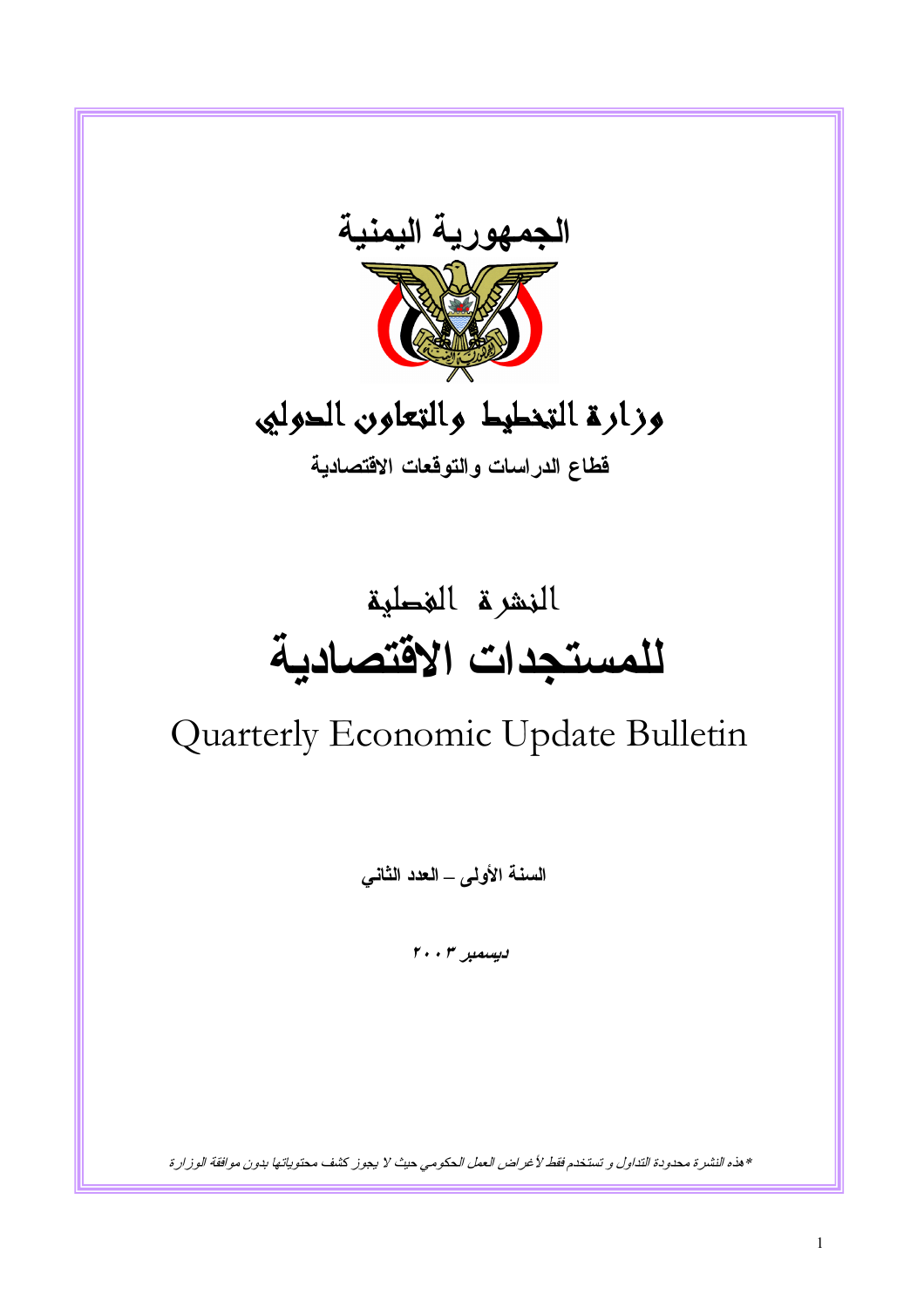## بسم الله الرحمن الرحيم

إن الهدف من إصدار وزارة التخطيط والتعاون الدولي لهذه النشرة الفصلية هو لتحليل بيانات الأنشــطة الاقتصادية الرئيسية (الإنتاجية والخدمية). حيث ستناقش هذه النشرة المؤشرات المختلفة للاقتصاد الكلبي وعلى فترات محدده حتى تسهل عملية إجراء التوقعات للمؤشرات الاقتصادية (المالية والنقدية) مما يساعد الحكومة على وضع سياسات اقتصادية تشجع على الاستثمار وتخفف من معدلات الفقر من أجل تحقيـــق تنمية اقتصادية شاملة لا تقتصر فقط على الزيادة في معدل الدخل بل أيضاً في توصيل وتحسين الخدمات العامة بكفائه وفعالية. وسيتم في هذه النشرة تخصيص موضوع اقتصادي معـــين لأي مـــن القطاعـــات والمؤشرات الاقتصادية يتم تحليله بصورة دقيقة ومتعمقة من وقت لأخر .

وتحقيقًا لهذا الهدف وتتويجًا للجهود التي بُذلت، تم إصدار النشرة الفصلية الأولى في الربع الثالث من عام ٢٠٠٣، حيث تم استعراض أهم التطورات الاقتصادية، بحسب البيانات المتاحـــة مـــن قبـــل الـــوزارات والمصالح والمؤسسات الحكومية من خلال إصداراتها الإحصائية الشهرية والفصـــلية وأهمهـــا الجهـــاز المركز ي للإحصاء، ووز ارة المالية، والبنك المركز ي.

وفي هذا العدد (الثانبي) ستتناول النشرة مسار نطور المؤشرات المالية والنقدية،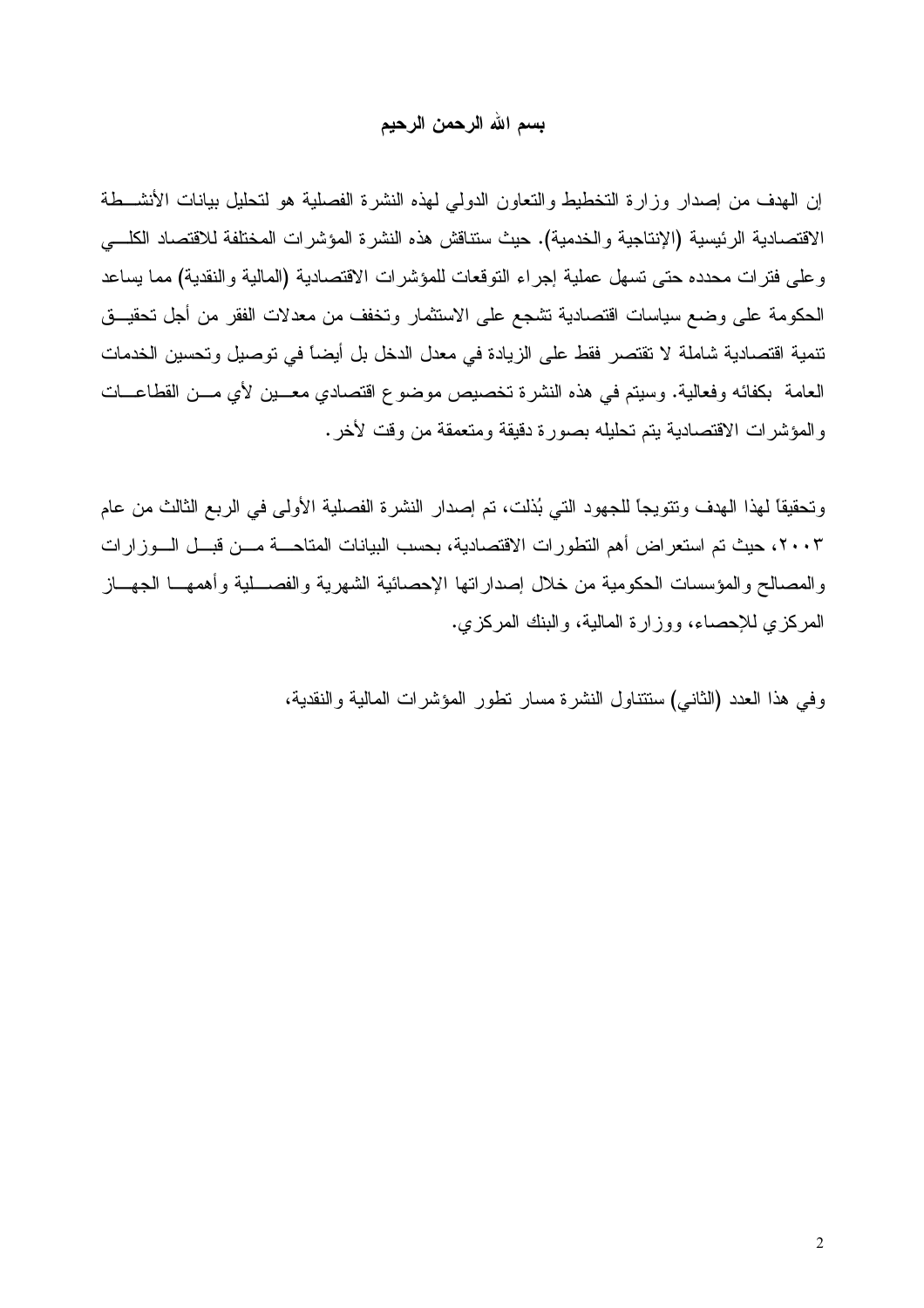#### <u>المحتويات</u>

| ٠١- حصة الحكومة من إنتاج النفط.   |
|-----------------------------------|
| ١١– الدين العام الخارجي والمحلي . |
| ١٢ - الإصلاحات الـهيكلية          |
|                                   |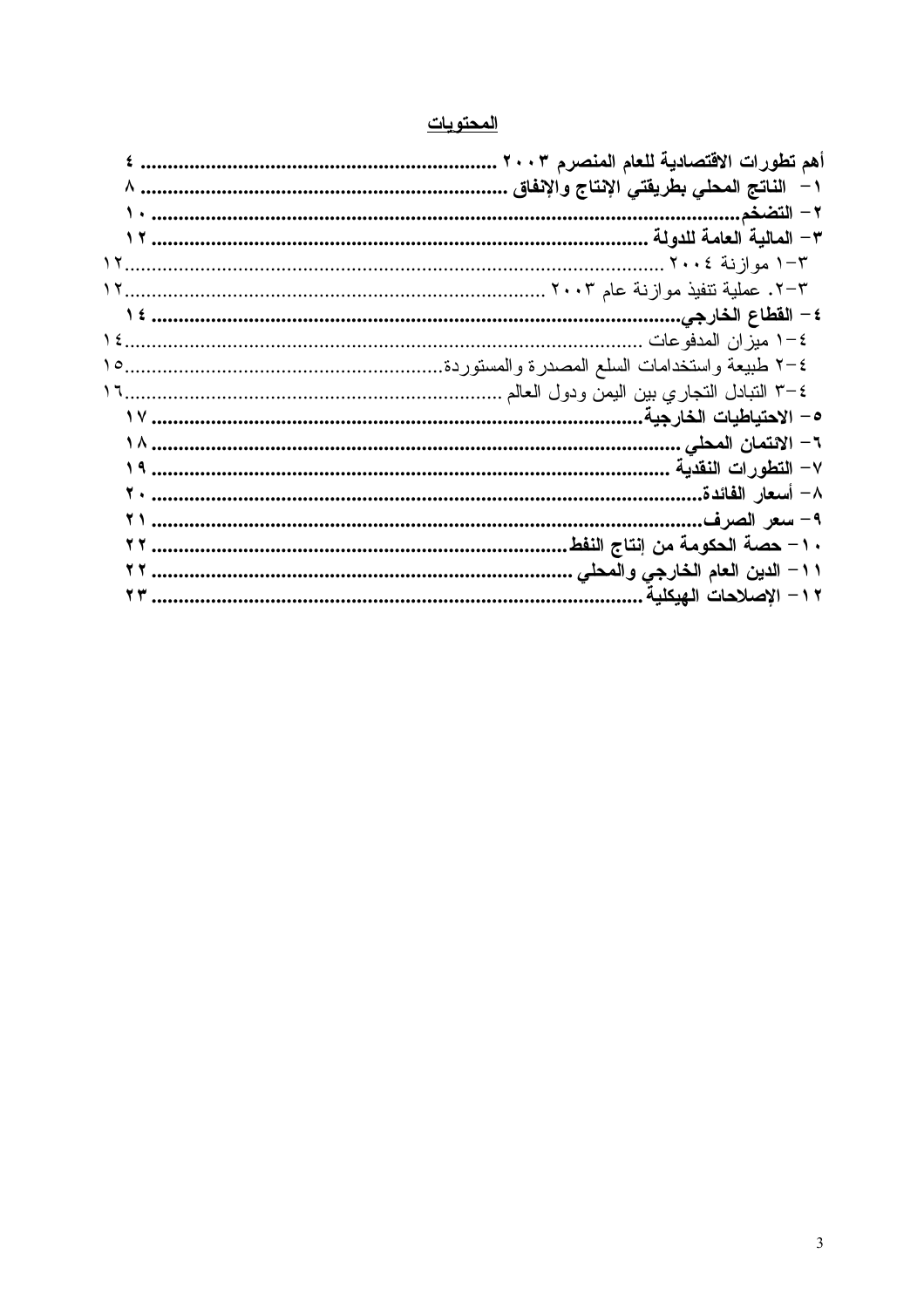## أهم تطورات الاقتصادية للعام المنصرم ٢٠٠٣

- أشارت البيانات الأولية للحسابات القومية الصادرة عن الجهاز المركزي للإحصاء، بأن معدل نمو الناتج المحلي بالأسعار الثابتة لعام ٢٠٠٣ هي ٣,٨%، حيث ڤدرت قيمة الناتج المحلي بالأسعار الجارية ١,٩٦ نريليون ريال (١٠,٦ مليار دولار). كما إن الناتج المحلي غير النفطي بالأسعار الثابتة قد يحقق نمواً بنسبة ٤,٤%. وأشارت تلك البيانات إلى أن القطاعات الاقتصــــادية التـــي ساهمت في نمو الناتج غير النفطي هي: الزراعة والإنشاءات والصناعات التحويليــة وخـــدمات النجارة والنقل والمواصلات، حيث وصل متوسط معدل نمو هذه القطاعات إلى أكثر من 0,7%. ولكن برغم ما نحقق من نمو في عام ٢٠٠٣، إلا أن هناك نراجع في أداء قطاع الكهرباء والمياه والخدمات الحكومية مقارنة بعام ٢٠٠٢، وذلك لعدد من العوامل أهمها (١) عــدم الـــتمكن مـــن مباشرة إنشاء محطة توليد الكهرباء بالغاز الطبيعي في مأرب، (٢) عدم مواكبة الاستثمارات في مجال البني التحتية من المياه والصرف الصحى مع التمدد العمراني الواسع في المــدن اليمنيـــة و صعو بة تلبية احتياجاتها.
- وصل معدل التضخم الشهري حتى شهر نوفمبر ٢٠٠٣ إلى ١٣,٣% وبمتوسط سنوى ١٠,٦% خلال هذه الفترة. ومن المتوقع أن يصل إلى ١٢% بنهاية العام الحالي نتيجة موجة ارتفاع أسعار المواد الغذائية المستوردة نتيجة ارتفاعها عالمياً.
- حصل تعديل كبير في حجم الحساب الجاري في ميزان المدفوعات لعام ٢٠٠٢ حيث أنخفض عن ما رصد له في النشرات الشهرية الصادرة عن البنك المركزي حيث أنخفض من ٥٣٠ ملیون دولار فی نشرة شهر بولیو ۲۰۰۳ إلی ٤٤٣٫٤ ملیون دولار فی نشرة شهر أكتوبر ٢٠٠٣. وغالبية هذا الانخفاض أتت من احتساب القيمة الكلية لفاتورتي الاستيراد والتصدير الغير نفطية وكذلك من الانخفاض في ميزان الدخل والتحويلات الجارية والتي تجاوزت الزيادة عند إعادة احتساب ميزان الخدمات. أما بالنسبة للتدفقات الاستثمارية المباشرة الصافية فلم يحصل فيها أي تغيير كبير . وبالنسبة لأداء ميزان المدفوعات في عام ٢٠٠٣ فقد حقق فوائض مالية جيدة، حيث وصل ميزان الحساب الجاري في النصف الأول من عام ٢٠٠٣ إلى ٢٨٨,٢ مليون دولار مقارنة بـ ٢٨٣ مليون دولار في عام ٢٠٠٢. ومعظم هذا الفائض جاء نتيجة للزيادة في التحويلات الجارية الخاصة (عوائد المغتربين) والتي وصلت إلى ٧٢٢٫٨ مليون دو لار بنهاية بونبو ٢٠٠٣.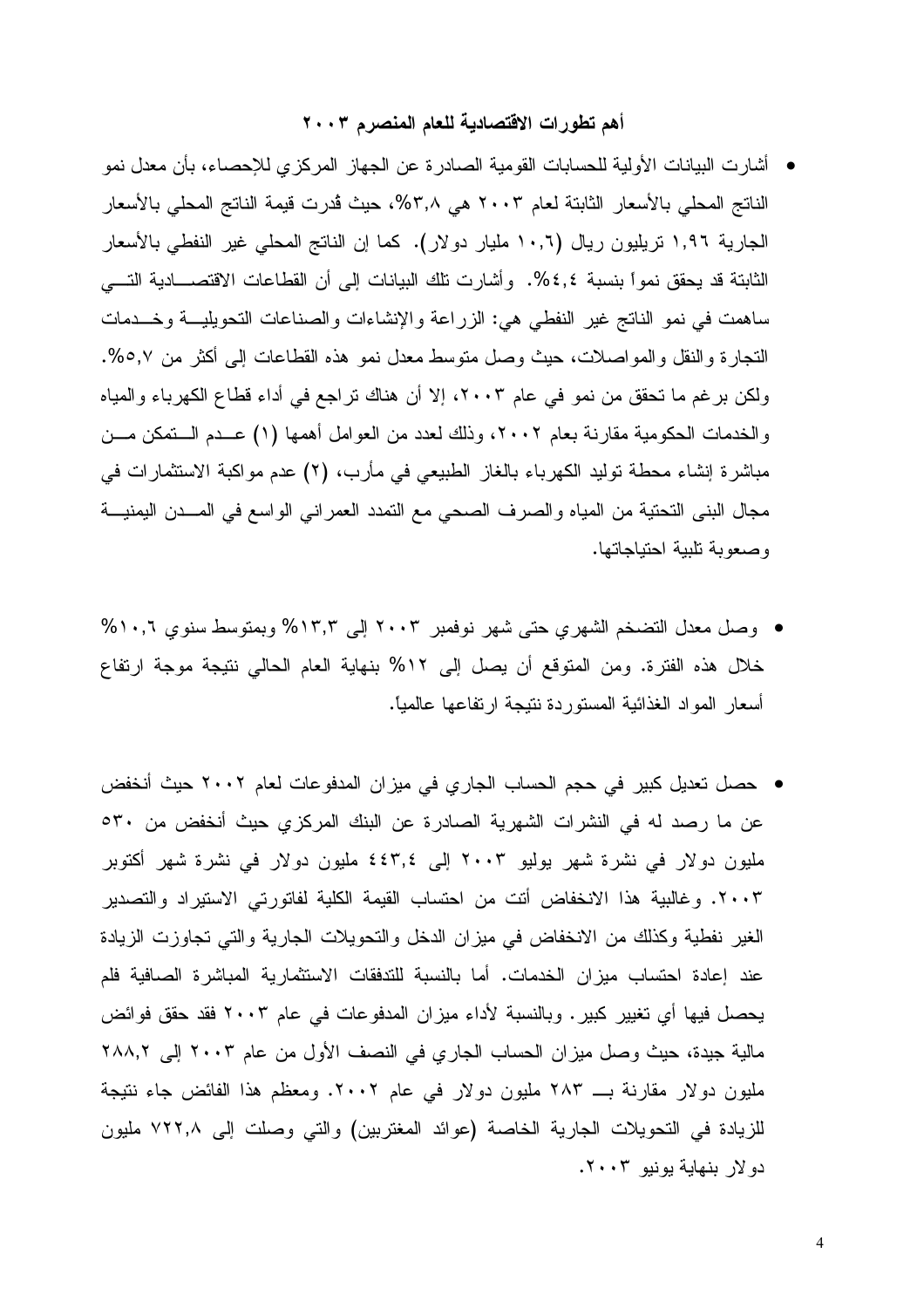- حققت عملية نتفيذ الموازنة بدون تسديد القروض والإقراض الخارجي والمنح عجزاً بمقدار ٣٤ مليار ريال في الربع الثالث من عام ٢٠٠٣ مقارنة بــ ٤٨ مليار ريال تم تقديره عند إعداد الموازنة، وهذا يشير إلى أن الموازنة ستحقق عجزاً أقل مما توقع له نتيجة ارتفاع أسعار النفط عن ما خطط له في الموازنة حيث وصلت نسبة العجز في الربع الثالث إلى ١,٧% من الناتج المحلَّى مقارنة بما نوفع ٢,٣% في الموازنة. ولقد كان من المتوقع أن تحقق الموازنة فائضاً نتيجة ارتفاع أسعار النفط عالمياً ولكن بسبب الموافقة من قبل مجلس النواب على الاعتماد الإضافي تحقق العجز بدلاً من الفائض.
- ما زالت معدلات أسعار الفائدة مستقرة عند معدلاتها السابقة ١٣% لودائع الادخار، ١٥–٢١% للاقتراض، أما بالنسبة لمعدلات الفائدة لأذون الخزانة لفترة ثلاثة أشهر فقد شهدت زيادة ملحوظة من ١٢,٩% في شهر يونيو إلى ١٣,٧٧% في شهر نوفمبر من العام ٢٠٠٣.
- واصلت معدلات العرض النقدي بمفهومها الضبق والواسع نموهما بمنوسط مقداره ٢١% و ١٧%، على النوالي، خلال الفترة من يناير إلى نوفمبر ٢٠٠٣. وذلك استجابة للزيادة في النفقات الحكومية والتي تحدث عادة مع نهاية كل عام مالي نتيجة صرف الحكومة ما عليها من مستحقات.
- الاحتياطي النقدي الخارجي وصل إلى ٤,٩٩ مليار دولار بنهاية شهر نوفمبر الماضي حيث أنخفض عن ما تم تحقيقة في شهر أكتوبر ٥,١١ مليار دولار وذلك نتيجة عجز في ميزان المدفوعات كما إن هذا الاحتياطي ما زال يغطي حاجات المجتمع من الواردات لأكثر من ١٦ شهر أ.
- إجمالي الدين الخارجي وصل إلى ٥,٢٢ مليار دولار. وكنسبة من الناتج المحلي فهي تمثل  $. \%$   $69$
- لقد شهد النصف الثاني من عام ٢٠٠٣ تطور ات ملموسة على طريق الإصلاحات ألهيكليه حيث: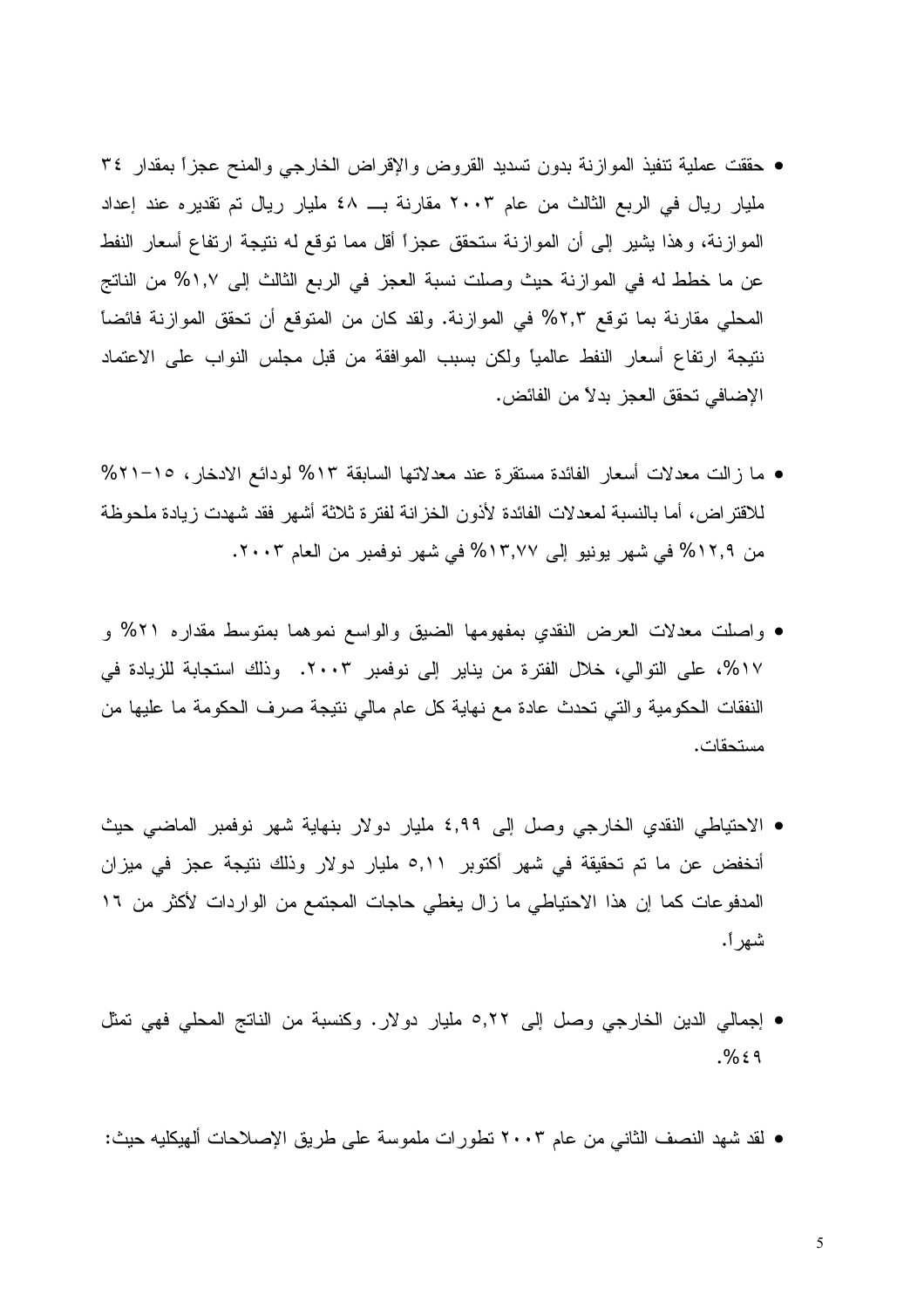أهم التحديات والمخاطر التى يواجهها الاقتصاد اليمنى:

من المعروف أن تحقيق معدلات إيجابية للنمو الاقتصادي يعد أحد أهم الشروط اللازمة للتخفيف من الفقر وتراجع معدلاته، وهذا الأمر لن يتحقق ما لم يتم المحافظة على استقرار مؤشرات الاقتصاد الكلبي والمحافظة على توازن الموازين الاقتصادية الكلية، فضلاً عن أهمية وضرورة الاستقرار السياسي والأمنى كمنطلب ضرورى لعملية النتمية الاقتصادية والاجتماعية الشاملة. من ناحية ثانية من المهم أن تحتل إستر اتيجية التخفيف من الفقر. مركز الصدار ة بالنسبة لعملية تتفيذ الخطة الخمسية الثانية وتنفيذ البر امج الحكومية التتموية خلال السنوات القادمة.

ومع ذلك فإن تحقيق التخفيف من الفقر ونراجع معدلاته ليس بالأمر السهل أو الهين، نظراً لوجود صعوبات وتحديات يمكن أن نقف حجر عثرة أمام الاقتصاد اليمنى خلال الفترة القادمة وأهمها:

- الاعتماد الكبير على عوائد النفط ومخاطره الكبيرة، كون النفط مادة قابلة للنضوب وهناك مؤشرات ندل على نراجع الإنتاج النفطي لليمن خلال السنوات القادمة، ومن ناحية ثانية كون النفط مورد غير أمن نظراً لحساسيته الشديدة بالظروف والمتغيرات الدولية وارتباط أسعاره بأحوال وظروف الدول الصناعية المتقدمة،
- ضعف القاعدة الضريبية وضعف تحصيل الإيرادات الضريبية، الأمر الذي يهدد مستقبل اليمن الاقتصادي في حالة نضوب النفط أو نراجع عوائده وذلك لقلة الموارد الاقتصادية القابلة للاستغلال الحالي أو في الأجل القريب،
- ضعف التدفقات الاستثمارية نحو الداخل على عكس التوقعات لبرنامج الإصلاح الاقتصادي  $\bullet$ والخطة الخمسية الثانية، ويعود السبب في ذلك إلى أن البيئة الاستثمارية ما نزال غير مشجعة ومحفز ة للاستثمار ات الخاصة،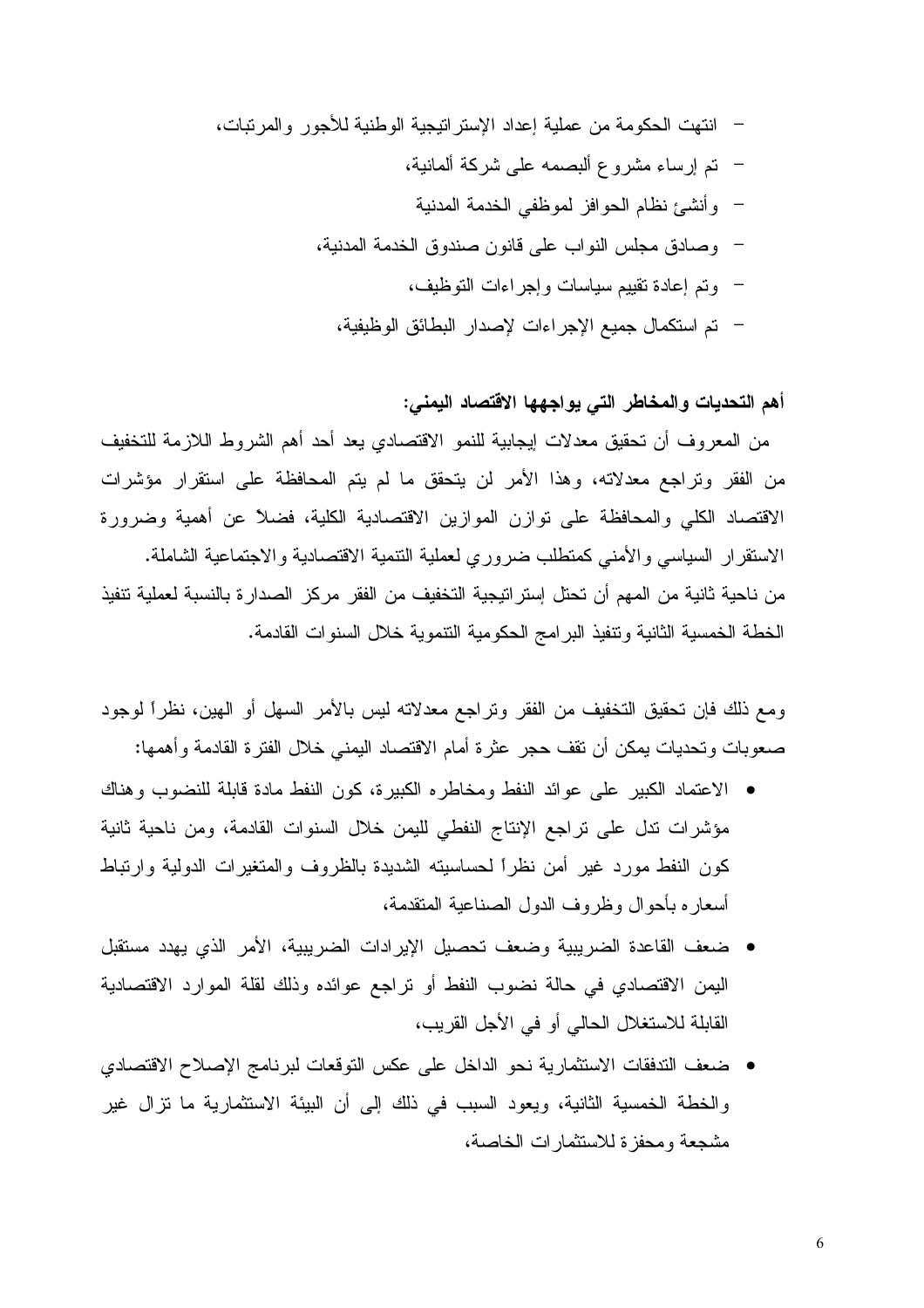وبناءًا على التحديات المحتملة للاقتصاد اليمني والتي سبق الإشارة إليها فمن المهم أن تعمل الحكومة على إيجاد خيارات لمعالجة هذه التحديات وأهمها:

- نتويع مصادر الإيرادات وفي فترة زمنية وجيزة من خلال إيجاد نظام ضريبي فعال، يتناسب مع طبيعة الاقتصاد اليمنى ويحقق مبدأ العدالة الضريبية وبما يتلائم مع طبيعة المجتمع اليمني،
	- ترشيد الإنفاق الجاري وزيادة الانفاق الاستثماري،
- نهيئة البيئة الاستثمارية الجادة والمحفزة على جذب وتشجيع الاستثمارات الأجنبية والمحلية وذلك من خلال:
	- 0 زيادة الاستثمارات في البني التحتية (مطارات، مواني، طرفات، كهرباء...) ○ إعادة النظر في القوانين والنشريعات المنظمة للعملية الاستثمارية،
- 0 مكافحة الفساد ونوفير بيئة إدارية نتمتع بالشفافية وقادرة على التعامل مع المشاكل والتحديات الاقتصادية بقدرة وسرعة،
- 0 السعي نحو إعادة تحديث النظام القضائي والمالي لكي يتماشى مع ظروف ومتغيرات العصر .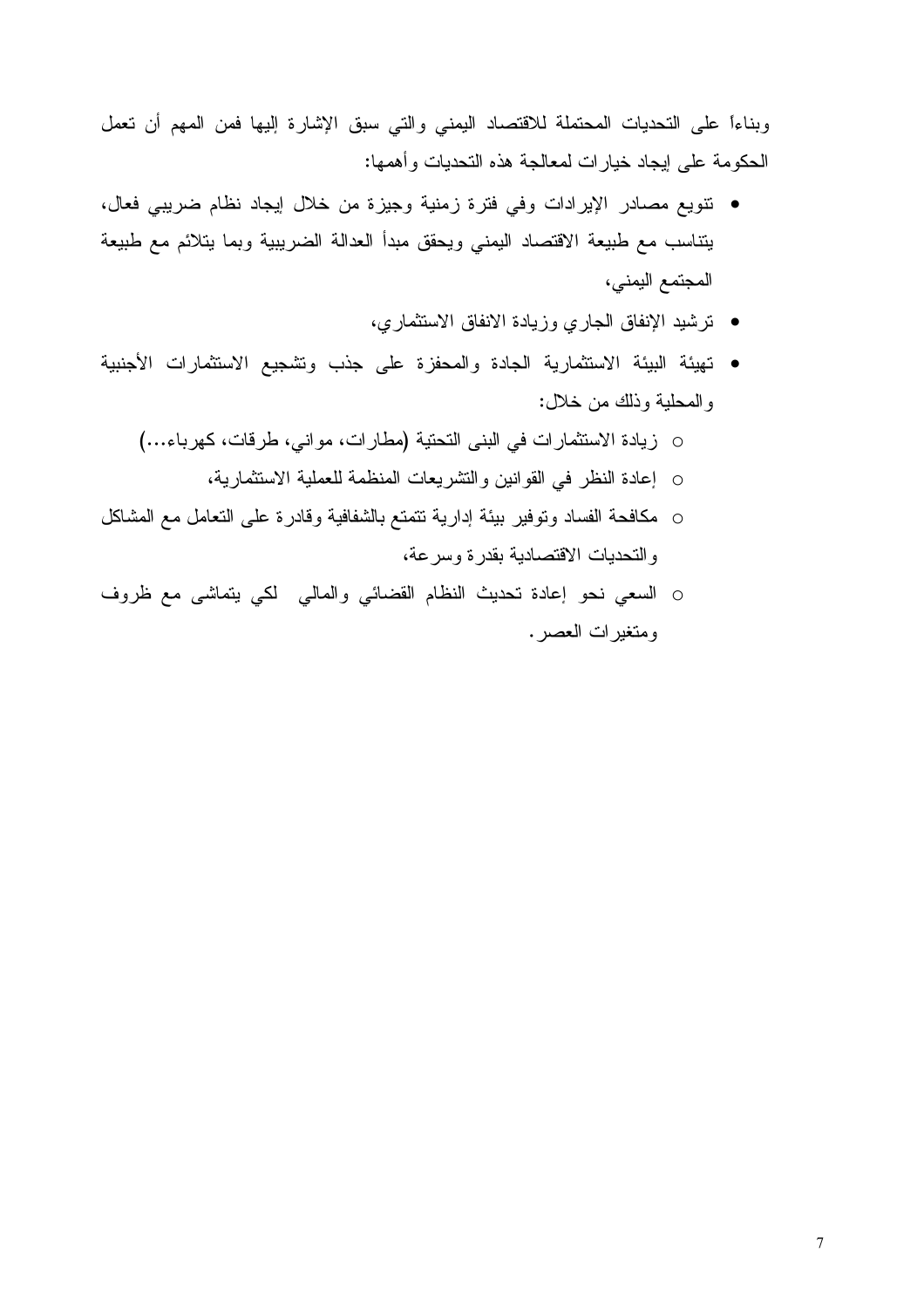١ – الناتج المحلي بطريقتي الإنتاج و الإنفاق أشارت البيانات الأولية للحسابات القومية الصادرة عن الجهاز المركزي للإحصاء، بأن معدل نمو الناتج المحلِّي بالأسعار الثابتة لعام ٢٠٠٣ هي ٣,٨%، حيث قُدرت قيمة الناتج المحلِّي بالأسعار الجارية ١,٩٦ تريليون ريال (١٠,٦ مليار دولار). كما إن الناتج المحلي غير النفطي بالأسعار الثابتة قد يحقق نمــوا بنسبة ٤,٤%.



وأشارت نلك البيانات إلى أن القطاعات الاقتصادية التي ساهمت في نمو الناتج الغير نفطي هي: الزراعة

والخدمات الحكومية مقارنة بعام ٢٠٠٢، وذلك لعدد من العوامل أهمها (١) عدم النمكن من مباشرة إنشاء محطة توليد الكهرباء بالغاز الطبيعي في مأرب، (٢) عدم مواكبة الاستثمارات في مجال البنى التحتية من المياه والصرف الصحى مع التمدد العمراني الواسع في المدن اليمنية وصعوبة تلبية احتياجاتها.

أما بالنسبة لمساهمة القطاعات الاقتصادية ككل إلى الناتج المحلي، فيشير الشكل رقم (١) إلى أن قطـــاع النفط الخام يساهم بمعدل ٣٠% من الناتج المحلي، يليه قطاع النجارة ثم قطاعي الخدمات الحكومية والنقل والمواصلات. أما قطاع الزراعة فهو يساهم بمعدل ١٤% (٥٤% مساهمة أنشطة أعمال القــات). وعنــد مقارنة مساهمة القطاعات الاقتصادية ما بين عامي ٢٠٠٢ و ٢٠٠٣، نجد انخفاض مساهمة معظم أنشطة القطاعات الاقتصادية، ما عدا قطاعي النفط والغاز والعقارات والخدمات العامة نتيجة ارتفاع معدل أسعار النفط عالمياً بسبب الحرب على العراق أما زيادة مساهمة العقارات والخدمات العامة وخاصنة في المسدن فترجع إلى(١) عودة كثير من المغتربين لقضاء عطلة الصيف في اليمن مما ساعد في ارتفـــاع تكـــاليف الإيجار وأسعار العقارات، (٢) اتجاه السياسة المالية للحكومة خلال العام ٢٠٠٣ نحو زيادة استثماراتها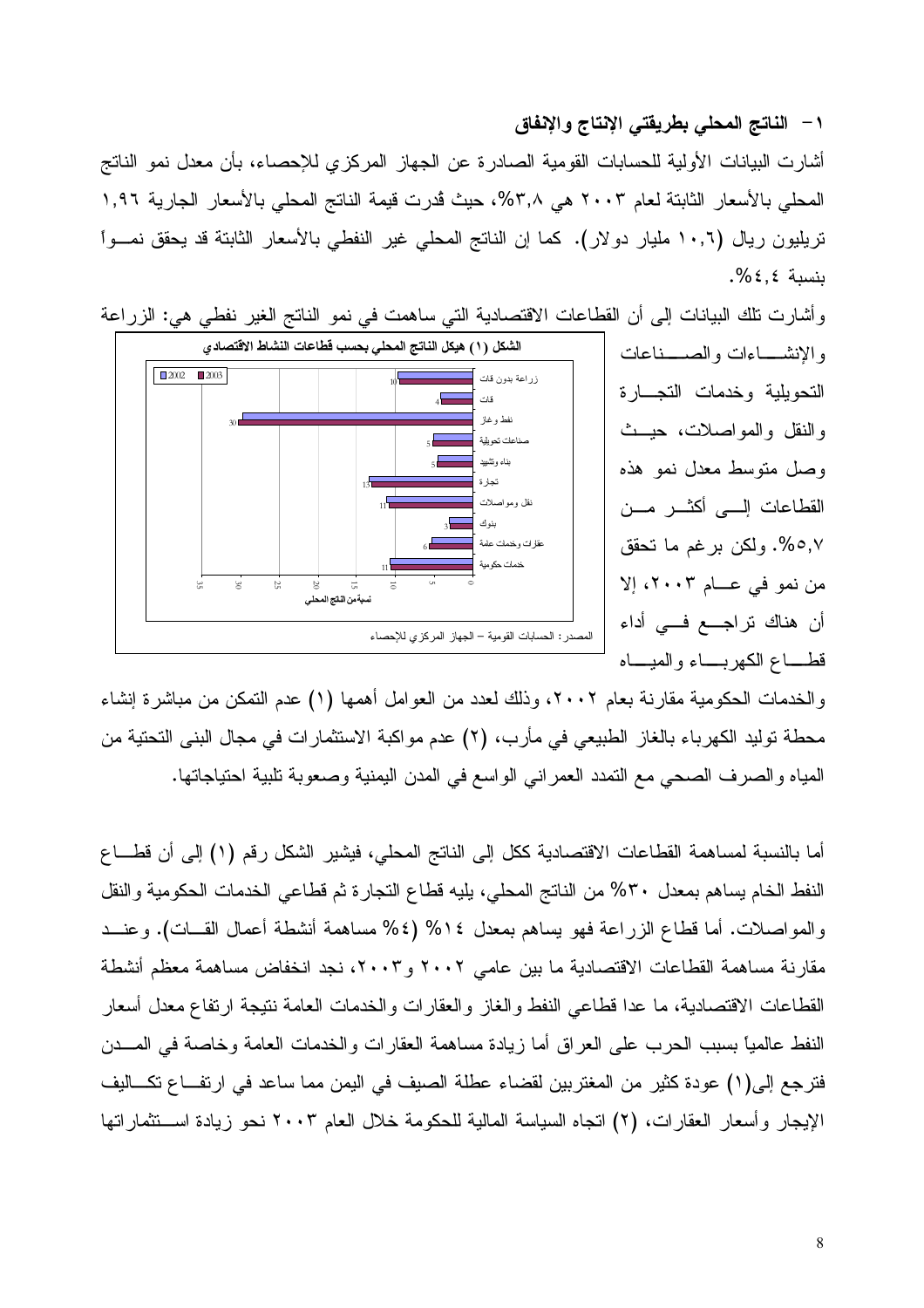في مجال البنية التحتية وخاصة في مجال تعبيد الطرقات داخل مدن الجمهورية بشكل عـــام والعاصـــمة صنعاء بصفة خاصة استعداداً لتتويجها عاصمة للثقافة العربية.

أما بالنسبة للإنفاق على الناتج المحلي، فتشير التقديرات إلى أن نسبة الإنفاق الاستهلاكي بشقيه الخـــاص والحكومي، قد زادت بمعدل ٣,٧٢ نقطة مئوية عن مستواه في ٢٠٠٢ لتبلغ ٨٦,٦% من إجمالي النساتج المحلِّي في عام ٢٠٠٣(غالبيتها جاءت من زيادة الإنفاق الاستهلاكي الخاص بمقدار ٤ نقاط مئوية). كما إن نسبة الإنفاق الاستثماري قد زادت بحوالي ١,٢٣ نقطة مئوية لتصبح ١٧,٩% من الناتج المحلي وذلك بسبب زيادة استثمارات القطاع الخاص وبالتالي زيادة حجم مساهمنة في القطاع الاســـنثماري. وبـــرغم النطورات التي شهدتها النجارة الخارجية وخاصة قيمة الصادرات النفطيـــة، إلا أن الميـــزان النجــــاري أنخفض بمعدل ٤,٩٥ نقطة مئوية والتي جاءت بسبب الزيادة في الواردات نتيجة ارتفاع تكاليف خــدمات الاستيراد وكذلك زيادة الطلب على السلع الغير نفطية نتيجة الزيادة في الطلب المحلي.

من الواضح بأن الاقتصاد اليمني يعاني من بطء نسبي في النمو رغم ظهور بعض علامات التحسن في بعض القطاعات الإنتاجية، ومن المؤمل بأن نؤدي الإصلاحات الهيكلية التي نزمع الحكومة نتفيذها إلى تحفيز النمو وتشجيع القطاع الخاص المحلي والأجنبي للمبادرة في الاستثمار خلال الأعوام القادمة، حيث أن كثير من المحللين الاقتصاديين يرون بأن أحد الأسباب الرئيسية لعدم انتعاش الاقتصاد اليمني هو زيادة احتياج القطاع العام للإصلاحات خاصة في البيئة الاستثمارية لتصبح أكثر مرونة وملائمة لجذب القطاع الخاص المحلي والأجنبي للاستثمار .

وفي ظل عدم التحسن في البيئة الاستثمارية، ومن خلال النظر في مكونات الناتج المحلي بطريقة الإنفاق يلاحظ بأن الناتج المحلي الإجمالي سيتر اجع في عام ٢٠٠٤ عما كان عليه في عام ٢٠٠٣ بسبب توقعات الانخفاض في الاستهلاك العام نتيجة التوقعات في انخفاض أسعار النفط. إضافة إلا إنه من غير المتوقع زيادة كمية الإنتاج النفطي حتى لو تم اكتشاف حقول نفطية جديدة خلال العام الحالي لأنها ستحتاج إلى بعض الوقت حتى يتم تهيئتها. أما بالنسبة للواردات فمن المؤكد أنها سوف تزداد ليس فقط بسبب زيادة الأسعار العالمية بل أيضاً لزيادة الطلب نتيجة زيادة النمو السكاني وزيادة النمو في الطلب على مدخلات منطلبات النتمية. أما بالنسبة للاستثمار فسينمو ولكن ببطء بسبب بطء استجابة القطاع الخاص المحلي بالإضافة إلى بطء حركة الاستثمارات الدولية.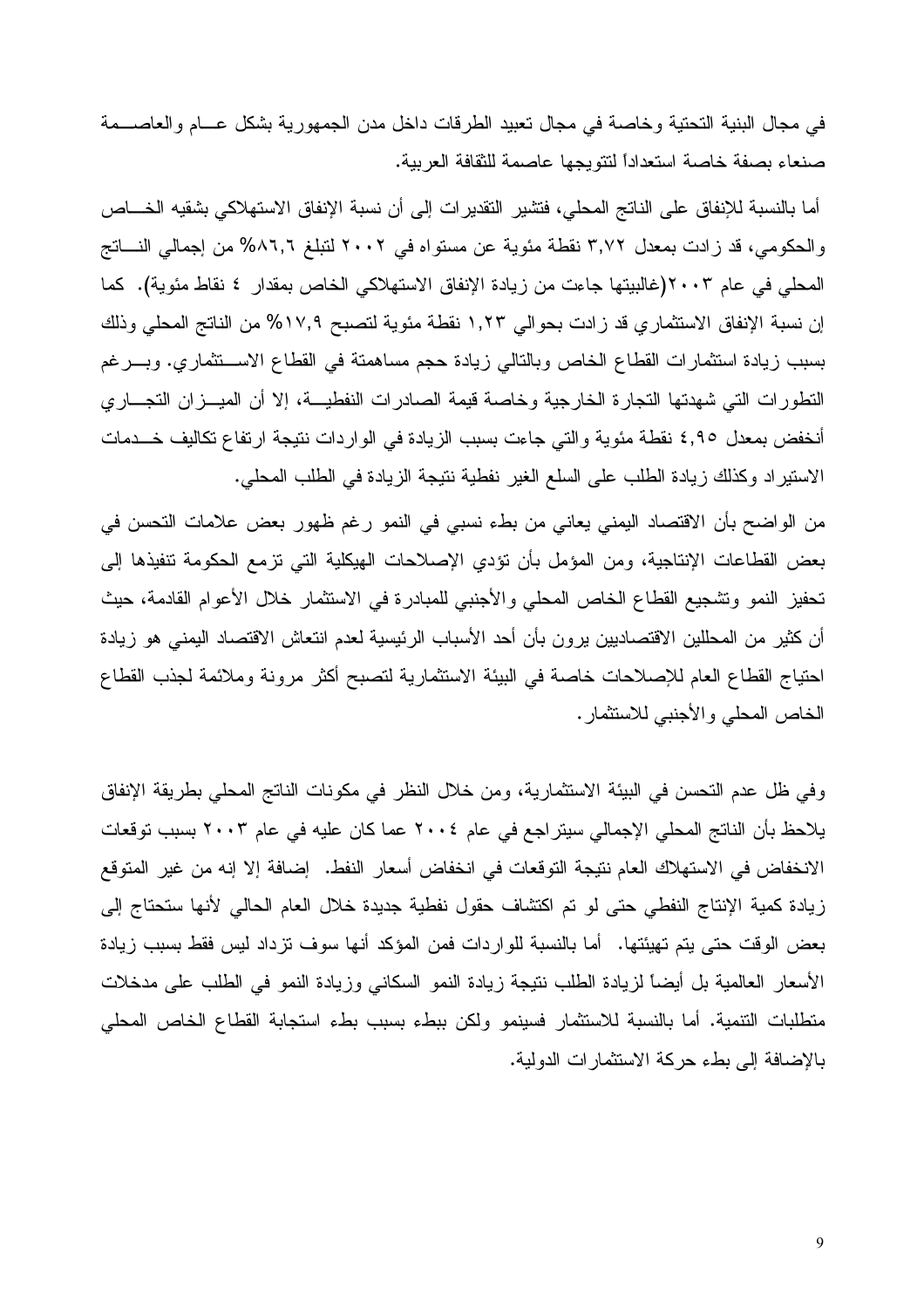وعلى هذا الأساس فإن قيام الحكومة في السنة الجارية باتخاذ إجراءات إصلاحية سيؤدي إلى تحسين النمو في السنوات اللاحقة وبالتحديد من بداية عام ٢٠٠٥ حيث من المتوقع الناتج المحلي سينمو بنسبة أكبر مما يتوقع له في عام ٢٠٠٤.

٢ – التضخم

شهد العام ٢٠٠٣ تقلبات حادة في معدلات التضخم صعوداً وهبوطاً، فالبرغم من أن معدل التضخم في نهاية عام ٢٠٠٢ قد شهد تراجعاً ملحوظاً ليصل إلى ٤,٣% إلا أنه قد قفز في شهر يناير من العام ٢٠٠٣ ليصل إلى ١١,٦% ثم يواصل الارتفاع إلى ١٥% في شهر فبراير، ويرجع ذلك النزايد في معدل النضخم إلىي نظافر مجموعة من الأسباب والعوامل أهمها:

- ١. الاعتماد الإضافي للموازنة العامة بنهاية عام ٢٠٠٢ الأمر الذي أدى إلىي زيادة العرض النقدي ونزايد الطلب على السلع والخدمات ومن ثم الزيادة في المسنوى العام للأسعار،
	- ٢. تزايد حدة المضاربة داخل الاقتصاد،

ومنذ مارس ٢٠٠٣ بدأ معدل

التضخم في التراجع ليصل إلى

حوالي ٦,٨% في شهر يونيو

من نفس العام ويعود السبب في

ذلك إلى انخفاض أسعار المواد

الغذائية بمعدل ١٣% والقات

۱۰۰% كون هاتين السلعتين

- ٣. تزايد معدل التحويلات إلى الخارج عدا تحويلات المغتربين،
- ٤. الأثار الاقتصادية السلبية التي شهدها الاقتصاد اليمني واقتصاديات المنطقة نتيجة الحرب على العراق،



تشكلان ٥٩% من أسعار سلة الرقم القياسي لأسعار المستهلك، ويعود السبب في تراجع أسعار هاتين السلعتين إلى سقوط الأمطار الغزيرة خلال الفترة مارس-يونيو، والتبي أسهمت بدورها في زيادة العرض من هاتين السلعتين وبالأخص القات إلى جانب استقرار معدل نمو العرض النقدى.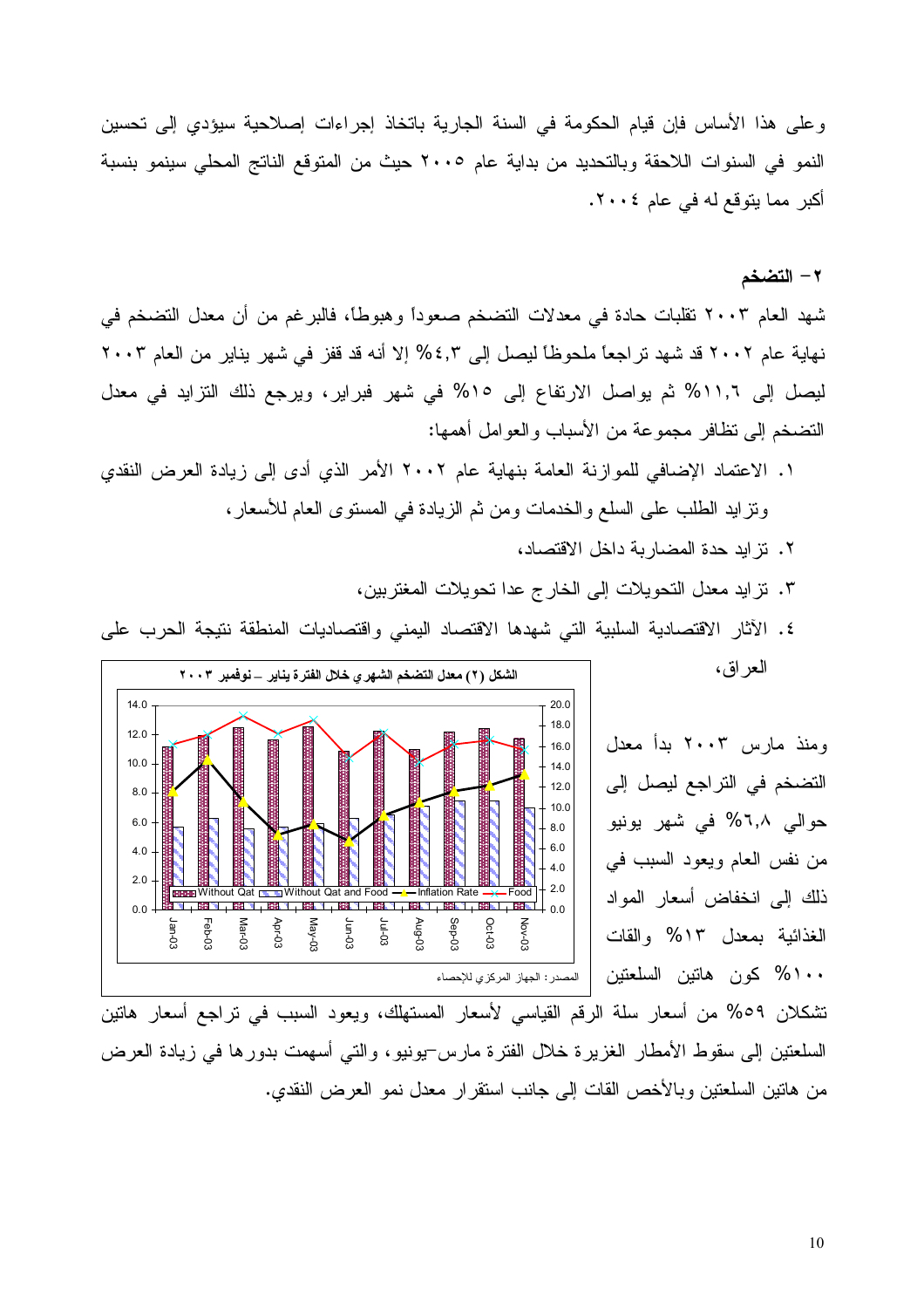ومع بداية النصف الثاني من العام ٢٠٠٣ بدأت معدلات التضخم في مواصلة الارتفاع والنزايد حيث زاد معدل التضخم إلى ٩,٣% في شهر يوليو ٢٠٠٣ ثم يواصل إرتفاعه المستمر ليصل إلى ١٣,٣ في شهر نوفمبر من نفس العام.

الجدير بالذكر أن أسعار كلاً من المواد الخذائية والقات والإنفاق على الصحة والمطاعم والفنادق قد ساهمت بصورة كبيرة في نزايد معدل التضخم منذ بداية الربع الأخير ويمكن تلخيص أهم الأسباب التي أدت إلى ذلك على النحو التالي:

- ١. ارتفاع أسعار المواد الغذائية الأساسية عالمياً منذ بداية شهر أغسطس وخاصة لمادتي القمح والدقيق نتيجة انخفاض العرض من هذه السلع للظروف المناخية في كثير من البلدان المنتجة..وكون اليمن معتمدة بشكل كبير على السوق الخارجية في توفير احتياجاتها من السلع الغذائية وغير الغذائية فإن أي نغيير طفيف في الأسعار العالمية يعكس أثرة في السوق اليمنية وخاصة أن السوق اليمنية مفتوحة،
- ٢. إضافة إنه نظراً للعلاقة التبادلية بين أسعار الصرف وأسعار المواد المستوردة فإن أي نذبذب كان يحدث في أسعار الصرف بين الدولار واليورو وبين هذه العملات والريال اليمنى في الفترة الأخير ة كان له أثار تضخمية على كثير من السلع المستوردة،
- ٣. قلة الأمطار خلال الفترة من بوليو–نوفمبر وبالنالي انخفاض العرض من السلع الغذائية المنتجة محلياً وبالأخص الخضروات والفواكة والقات مما أدى إلى نزَّايد أسعارها،
- ٤. عودة الكثير من المغتربين خلال الفترة (يوليو–سبتمبر) لقضاء العطلة الصبغية داخل الوطن والذى أنعكس على ارتفاع نكاليف العقارات والإيجارات ومواد البناء متزامنة مع ارتفاعها عالمبأ،
- ٥. نزلمن بداية فصل الشتاء مع الربع الأخير من العام وبالتالي نزايد الإنفاق على الصحة خلال نفس الفتر ة،

من العرض السابق يتضح أن معدل التضخم في اليمن ينقلب بين فترة وأخرى وبصورة مفاجئة وهذا يشير إلى عدم استقرار المؤشرات النقدية نتيجة الاعتماد الكبير على الواردات في ظل سوق مفتوح ومنقلب نظراً بنقلب أسعار الصرف وأسعار السلع والخدمات الدولية، فضلاً عن نأثره بالمنغيرات النقدية والمالية والأحوال الطبيعية التي يمر بها الاقتصاد اليمني على مدار العام، الأمر الذي يستلزم مراقبة معدلات التضخم بصورة دائمة ومحاولة التتبؤ بالظروف والمتغيرات التي تسهم في تقلباته.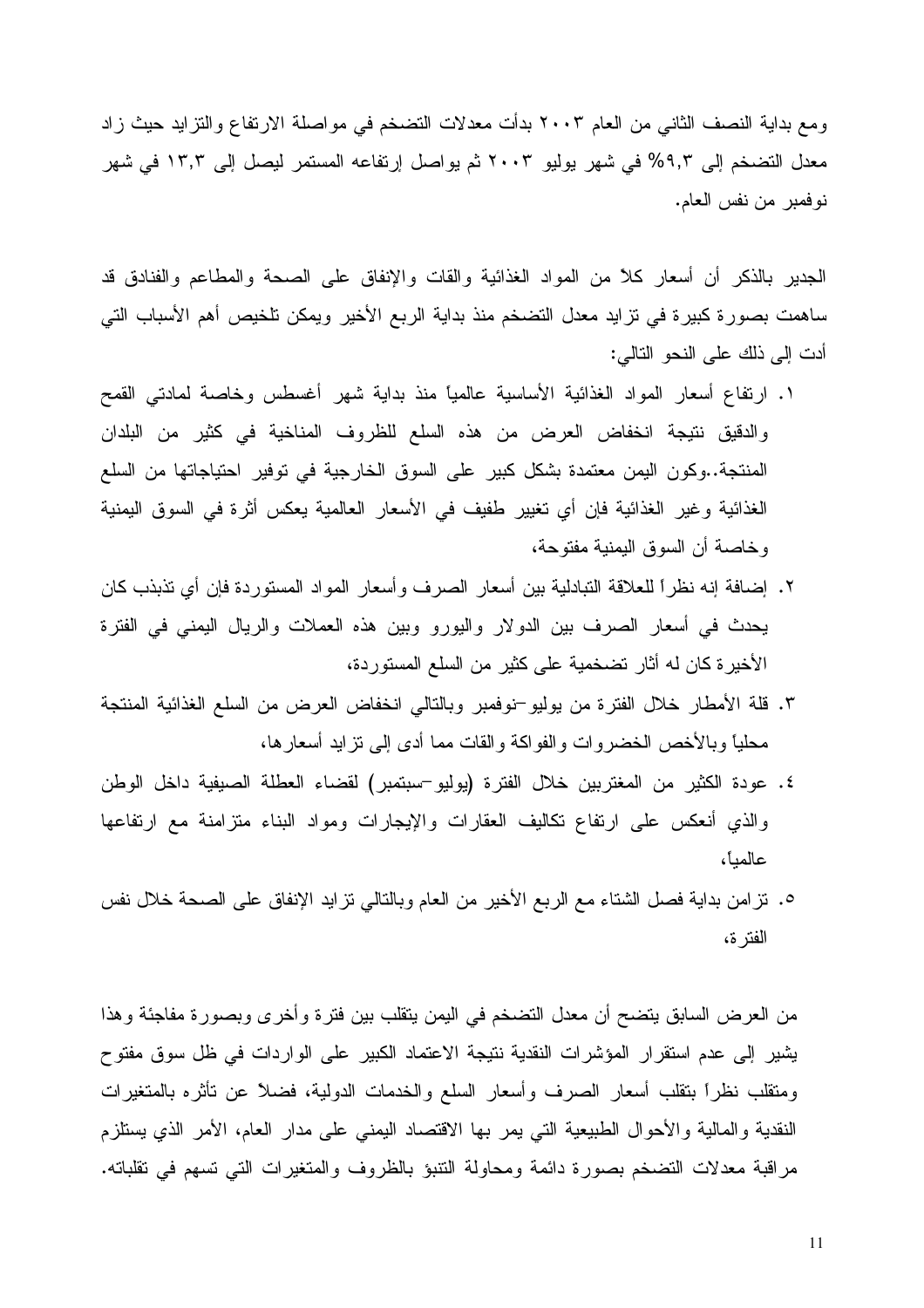وبناء على ما سبق يمكن القول بأن من أهم الأسباب التي ممكن أن تسهم في تقلبات معدل التضخم في الفترة القادمة هي: (١) عدم النَّوازن بين السياسات المالية والنقدية بما يخدم استقرار معدل النَّضـخم عند حدوده الأمنة ، (٢) عدم ثبات عرض المواد الأساسية في الأسواق العالمية وكذلك تقلبات تكاليف النقل بسبب استحواذ دول كبيرة كالصين في عملية منافسة الدول الأقل فقراً في عملية استيراد السلع الغذائية وغير الغذائية وخاصة القمح والدقيق.

٣ – المالية العامة للدولة

 $r \cdot t$  موازنة ٢٠٠٤

وافق مجلس النواب على مشروع موازنة ٢٠٠٤ بأغلبية كبيرة حيث صـــوت ١٧٥ عضـــوا لصـــالح الموازنة من إجمالي ٢٣٠ عضواً الحاضرين جلسة مناقشة مشروع الموازنة. ولقد امتنع عن التصويت ٤ أعضاء بينما عارض مشروع الموازنة ٥١ عضوا. وقد قدم أعضاء مجلس النواب عــدة اقتراحـــات مثيره للجدل أمام الحكومة حول إعادة النظر في حزمة الاصلاحات الاقتصادية التسي نزمسع الحكومـــة نتفيذها خلال الفترة القليلة القادمة. ومن أهم ما وضعه أعضاء مجلس النواب من نوصيات هو النريث في مسألة رفع الدعم عن المشتقات النفطية والعمل على رفع أجور موظفي الخدمة المدنية وأشـــنرط علــــي الحكومة الرجوع إلية في حال البدء في نتفيذ السياسات الاقتصادية،

ووفقًا لبيانات الموازنة فأن العجز النقدي سيصل إلى ٦٣٫٥ مليار ريال والعجز الكلي ٨٤٫٤ مليار ريال والذان يشكلان ٣ % و ٤% من الناتج المحلي. و لقد أعتمدت الموازنة على أساس سعر برميل الـــنفط الخام المصدر ٢٢٢ دو لار كما إنها نوقعت خفض في مجال الدعم وزيادة في حجم المرتبات والأجور .

۲-۲. عملية تنفيذ موازنة عام ۲۰۰۳.

للسلطة

سبتمبر مقارنة بما تم

ربطة في الموازنة في

بداية العام بأن النفقات

المركزية زادت بنسبة

%٧ بينما نتاقصت

| جدول (٢) عملية تنفيذ الموازنة العامة لعام ٢٠٠٣ حتى الفصل الثالث ٢٠٠٣ |              |          |        |                       |      |                     |  |  |
|----------------------------------------------------------------------|--------------|----------|--------|-----------------------|------|---------------------|--|--|
|                                                                      | (مليار ريال) | مر كز ية |        | محلية<br>(مليار ريال) |      |                     |  |  |
|                                                                      | فعلى         | ربط      |        | فعلى                  | ربط  |                     |  |  |
| 7%                                                                   | 368.49       | 344.30   | $-6%$  | 74.2                  | 78.9 | النفقات الجار بة    |  |  |
| $-4\%$                                                               | 79.29        | 82.82    | -8%    | 61.2                  | 66.6 | المرنبات والأجور    |  |  |
| $-2\%$                                                               | 48.66        | 49.42    | 15%    | 3.4                   | 2.9  | السلع و الخدمات     |  |  |
| -45%                                                                 | 4.83         | 8.83     | $-28%$ | 0.5                   | 0.7  | الصدانة             |  |  |
| 23%                                                                  | 201.06       | 163.11   | 5%     | 9.1                   | 8.7  | تحويلات ودعم        |  |  |
| 20%                                                                  | 126.99       | 105.84   | $-47%$ | 7.4                   | 14.0 | النفقات الر أسمالبة |  |  |
| 8%                                                                   | 525.68       | 487.41   | $-12%$ | 81.6                  | 92.9 | النفقات العامة      |  |  |
| المصدر : وز ار ة المالية ــ النشر ة الإحصائية و البيان المالي        |              |          |        |                       |      |                     |  |  |

يشير الجدول رقم (٢) بأن عملية نتفيذ الموازنة للفصل الثالث من العام ٢٠٠٣ والذي يمتد من يناير إلى

الجار ية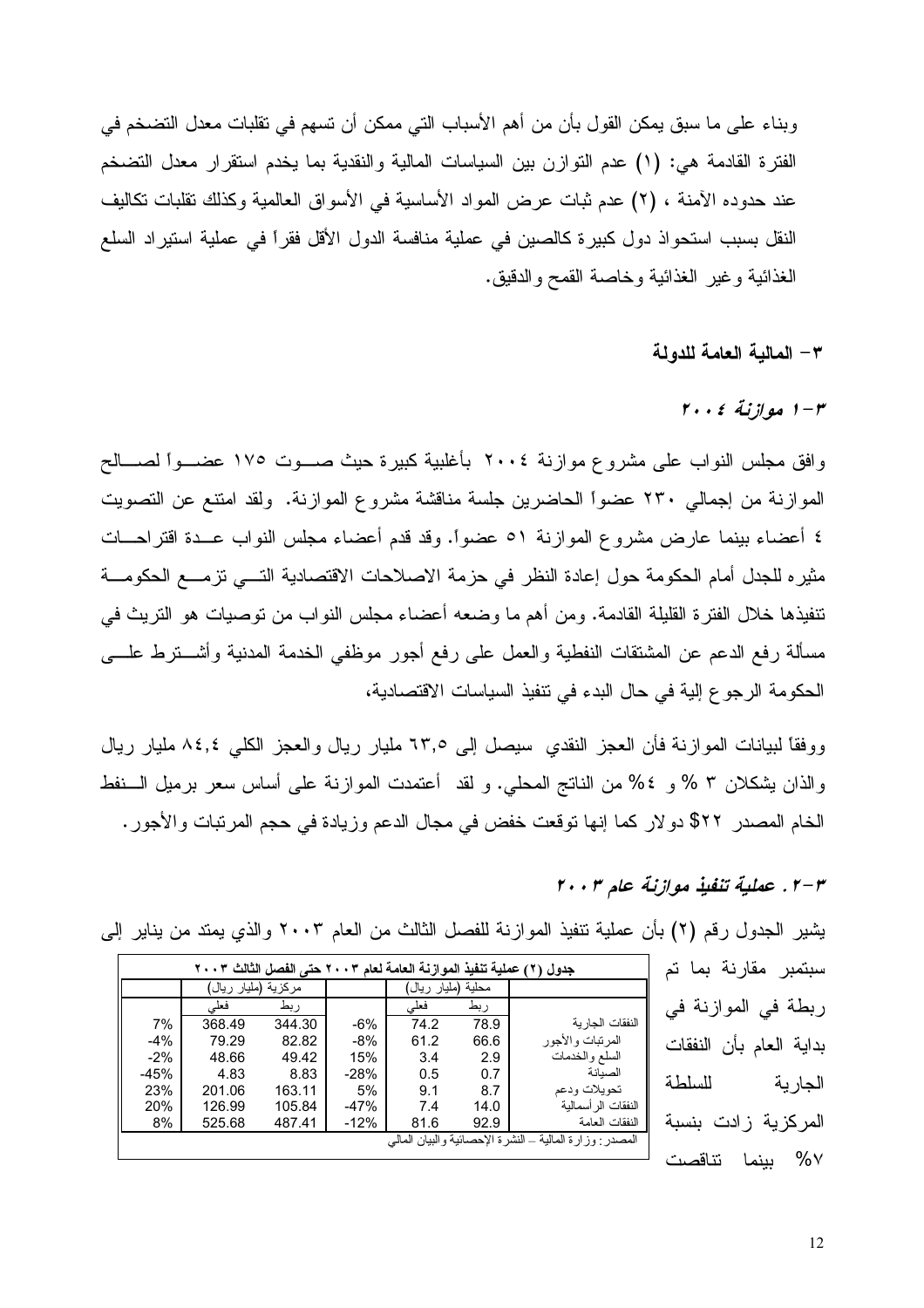بنسبة ٦% بالنسبة للسلطة المحلية. ومن الواضح بأن معظم الزيادة في النفقات الجارية قد جاءت من زيادة نفقات الدعم والتبي غالباً ما نكون معظمها نفقات مشتقات نفطية وهذا يوضح مدى تأثير الدعم علمي

> أما سير عملية الانفاق. النفقات الاستثمار بة فقد ز ادت بسنسبة ٢٠% عما رسمتة الموازنة في بداية العام الحالبي والذي يعكس عدم الإلتزام بما تم تخصيصة في الموازنة حيث وأن كثير من

| ٣) عملية تحصيل الإيرادات  حتى الفصل الثالث ٢٠٠٣<br>جدول      |                |       |        |                     |     |                             |  |  |  |
|--------------------------------------------------------------|----------------|-------|--------|---------------------|-----|-----------------------------|--|--|--|
|                                                              |                | محلبة |        | مركزية (مليار ريال) |     |                             |  |  |  |
|                                                              | فعلى           | ربط   |        | فعلى                | ربط |                             |  |  |  |
| $-8%$                                                        | 85             | 93    | 14%    | 500                 | 439 | ابر ادات عامة               |  |  |  |
| $-11%$                                                       | $\overline{2}$ | 3     |        | 0                   | 0   | ابر ادات الزكاة             |  |  |  |
| $-2%$                                                        |                | 1     | 12%    | 47                  | 42  | ضر ائب على الدخل            |  |  |  |
| $-7%$                                                        | 2              | 2     | $-9%$  | 24                  | 27  | ضر ائب على السلع و الخدمات  |  |  |  |
|                                                              | 0              | O     | 0%     | 30                  | 30  | ضر ائب على التجار ة         |  |  |  |
| $-11%$                                                       | 0              | 0     | 23%    | 364                 | 297 | دخل المشر و عات و الممتلکات |  |  |  |
| $-85%$                                                       | 0              | 0     | 4480%  |                     | 0   | الايرادات الرأسمالية        |  |  |  |
| $-2%$                                                        | 78             | 79    | $-83%$ | 2                   | 12  | المنح                       |  |  |  |
| المصدر : وز ار ة المالية – النشر ة الإحصائية و البيان المالي |                |       |        |                     |     |                             |  |  |  |
|                                                              |                |       |        |                     |     |                             |  |  |  |

المشاريع بتم نتفيذها بحسب نوفر الموارد وليس بحسب الحاجة الاقتصادية وهذا يدل على ضعف إستخدام الموازنة كأداة للتتمية وإنما لتلبية المتطلبات الأنية الناتجة عن الظروف السياسية والاجتماعية.

أما بالنسبة لمستوى تحصيل الايرادات ووفقًا لتقديرات الموازنة في بداية عام ٢٠٠٣ فيشير الجدول رقم (٣) إلا إن مستوى الايرادات العامة للسلطة المركزية زادت بنسبة ١٤% وانخفضت بنسبة ٨% بالنسبة للسلطة المحلية. وترجع معظم الزيادة في ايرادات السلطة المركزية إلى الزيادة في دخل المشروعات والنَّبي هي بالطبع عوائد النفط. أما بالنسبة لمستوى أداء السلطة المحلية في نعبئة الايرادات المحلية فقد تخلَّفت عن ما رسمتة الموازنة حتى بالنسبة لإيرادات الزكاة وهذا يشير إما إلى ضعف الإمكانيات أو لعدم إبلاغ وزارة المالية بعملية التحصيل أولاً بأول.

ولهذا فقد حققت عملية نتفيذ الموازنة بدون نسديد القروض والإقراض الخارجي والمنح عجزاً بمقدار ٣٤ مليار ريال في الربع الثالث من عام ٢٠٠٣ مقارنة بـــ ٤٨ مليار ريال تم تقدير ه عند إعداد الموازنة، وهذا يشير إلى أن الموازنة ستحقق عجزاً أقل مما توقع له نتيجة ارتفاع أسعار النفط عن ما خطط له في الموازنة حيث ونسبة العجز في الربع الثالث وصل ١,٧% من الناتج المحلي مقارنة بما توقع ٢,٣% في الموازنة. ولقد كان من المتوقع أن تحقق الموازنة فائضاً نتيجة ارتفاع أسعار النفط عالمياً ولكن بسبب الموافقة من قبل مجلس النواب على الاعتماد الإضافي نحقق العجز بدلاً من الفائض.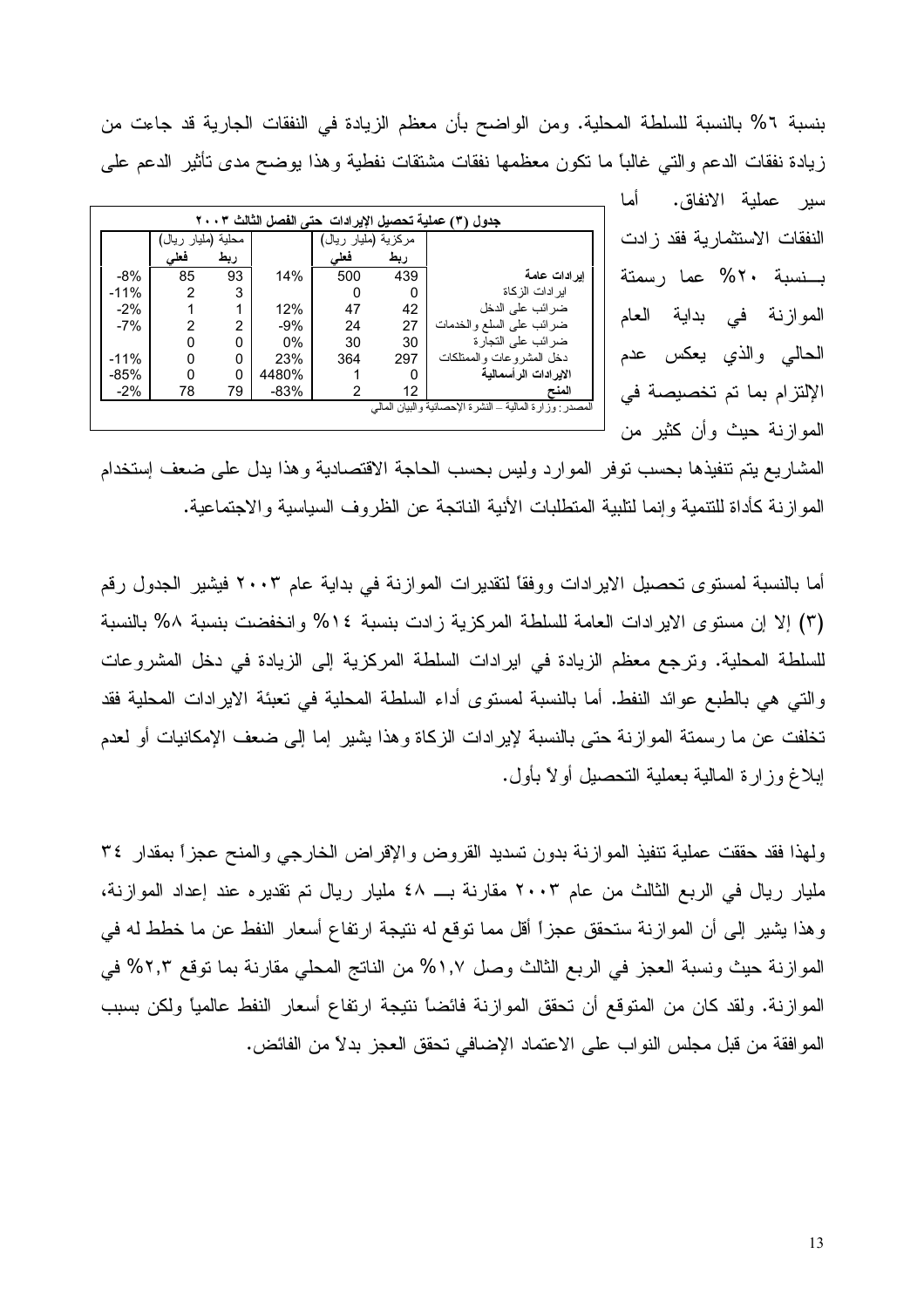٤ – القطاع الخارجي

٤ – ١ ميزان المدفوعات

فائض مالي سنوي في القطاع

الخارجي منذ عام ١٩٩٩، وفي

عام ٢٠٠٢ حقق الحساب

الجارى فائضاً مقداره (٤٤٣

مليون دولار)، وبما يساوي

٤,٤% من الناتج المحلي.

| جدول ( ٤ ) تطور ميزان المدفوعات |           |        |        |        |        |         |                        |  |
|---------------------------------|-----------|--------|--------|--------|--------|---------|------------------------|--|
| Q2-03                           | -03<br>Q1 | 2002   | 2001   | 2000   | 1999   | 1998    |                        |  |
| 2.5                             | 2.8       | 4.4    | 7      | 14     | 10.2   | $-2.4$  | الحساب الجارى          |  |
| 2.9                             | 3.3       | 6      | 8      | 13.8   | 4.8    | $-12.4$ | الميزان التجاري        |  |
| $-3.2$                          | $-3.5$    | $-6.8$ | $-7.1$ | $-6.3$ | $-7.1$ | $-8.2$  | ميزان الخدمات          |  |
| $-3.4$                          | $-3.1$    | $-8.2$ | $-7.2$ | $-8.2$ | $-6.4$ | $-2.8$  | ميز ان الدخل           |  |
| 6.3                             | 6         | 13.4   | 13.4   | 14.7   | 19     | 21.1    | ميزان التحويلات        |  |
| 0.7                             | $-2.3$    | $-0.2$ | 1      | $-2.5$ | $-5.4$ | $-6.6$  | الحساب المالى          |  |
| $-0.3$                          | $-0.7$    | 1      | 1.4    | 0.1    | $-4.1$ | $-3.5$  | الاستثمار ات المباشر ة |  |
|                                 | $-1.7$    | $-1.2$ | $-0.4$ | $-2.5$ | $-1.3$ | $-3.1$  | اِستثمار ات أخر ی      |  |
| 0.4                             | 0.6       | 1.7    | $-1.2$ | 3      | 1.5    | 4.4     | الخطأ والسهو           |  |
| 3.7                             | 1         | 6      | 6.9    | 14.6   | 4.7    | $-5.3$  | الميز ان الكلي         |  |
| المصدر : البنك المركز <i>ي</i>  |           |        |        |        |        |         |                        |  |

بناءً على بيانات ميزان المدفوعات التي أصدرها مؤخراً البنك المركزي، فقد استمرت اليمن في تحقيق

وبرغم هذا الفائض، إلا أنه انخفضٌ مقارنة بالأعوام السابقة ١٩٩٩–٢٠٠١، حيث أنخفض بمعدل ٣٤% عن عام ٢٠٠١ ويعود ذلك إلى انخفاض نمو الميزان النجاري والدخل. فبالنسبة للميزان النجاري، (وهو الفرق بين صادرات وواردات السلع)، فقد انخفض بمعدل ٢١%، نتيجة الزيادة في الاستيراد بمعدل ١٨% وعلى الرغم من زيادة القيمة الفعلية للاستيراد بمعدل ٢٣%، إلا أن كمية الواردات لم تتجاوز ١٢% وهذا يدل عليي أن الزيادة في القيمة هي بسبب زيادة أسعار السلع وارتفاع نكاليف خدمات النقل. أما بالنسبة للصادرات النفطية فقد زادت بمعدل ٨,٣% إلا إن معظم الزيادة كانت من حصـة الشركات النفطية وليس من حصة الحكومة وهذا يعود إلى علاقات استرداد الشركات النفطية لتكاليف الإنتاج. ومن ناحية ثانية فأنه برغم من محدودية الصادرات الغير نفطية والتي تمثل فقط ١٥% (٧% منها صادرات متعلقة بالخدمات النفطية) من إجمالي الصادر ات إلا أنها نمت بمقدار ١٦% في عام ٢٠٠٢.

أما بالنسبة لمبزاني الخدمات والدخل، فقد زاد انخفاضهم بمعدل ٠,٣% و ١٨,٥% على التوالي في عام ٢٠٠٢ وكذلك بالنسبة للنصف الأول من عام ٢٠٠٣، مع العلم بأنهما كانا يحققان عجزاً منذ بداية التسعينيات نتيجة مدفوعات الفوائد على القروض اليمنية وزيادة تكاليف الخدمات المتعلقة بتكاليف الاستيراد، الجدير بالذكر أنه من المتوقع أن العام ٢٠٠٣ سيحمل مؤشرات إيجابية فيما يخص الفائض المالي للنعامل مع العالم الخارجي بناءً على زيادة أسعار النفط في الأسواق العالمية خلال العام وبالنالي زيادة قيمة الصادرات نظراً لما يمثل النفط الخام من نسبة كبير ة في هيكل الصادرات اليمنية.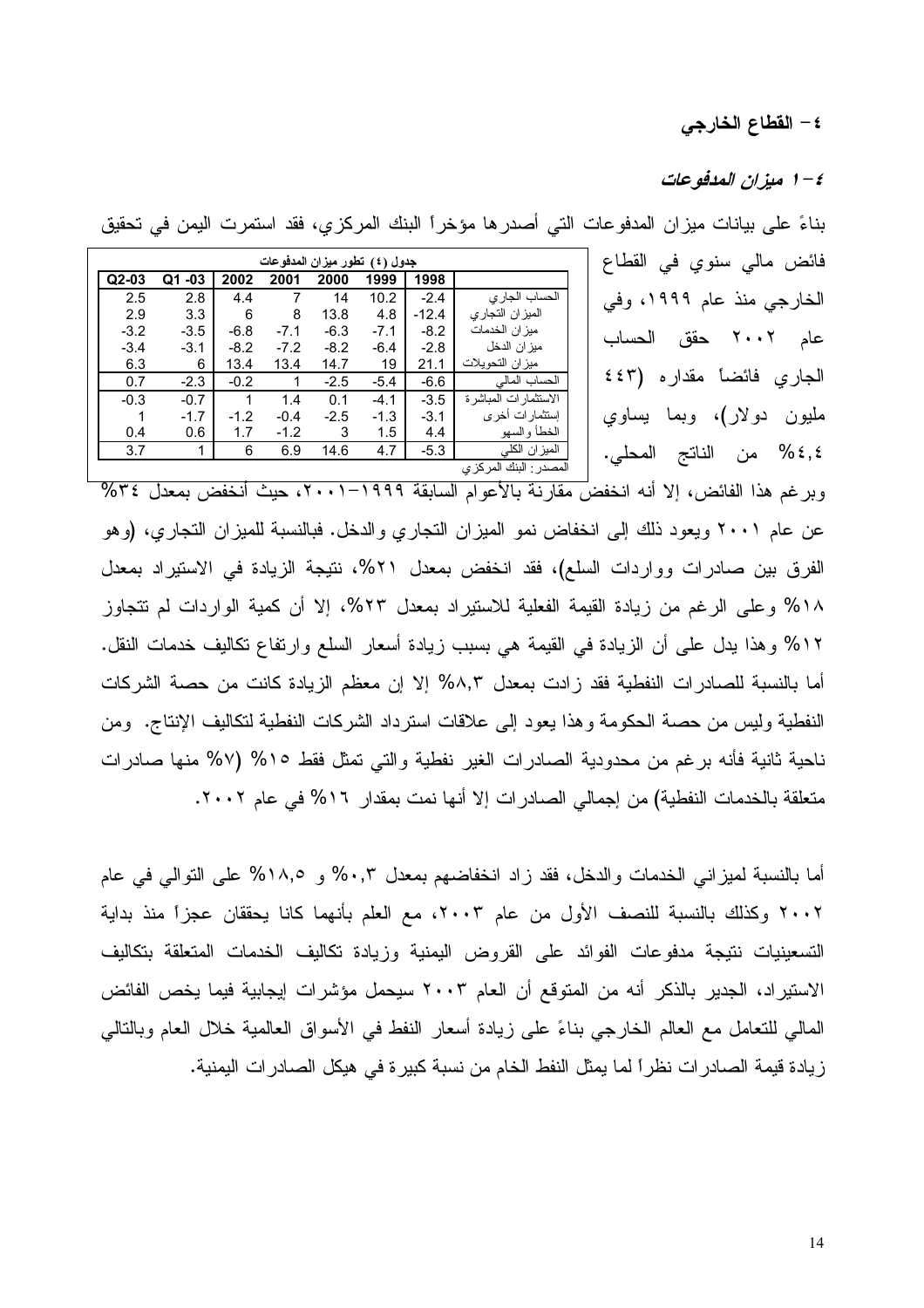أما فيما يخص النوقعات حول الواردات والصادرات لعام ٢٠٠٤ فأنه من المتوقع أن نزداد قيمة فاتورة الاستيراد نتيجة توقعات ارتفاع الأسعار العالمية ولو بنسبة ضئلية للسلع الغير نفطية والمواد الخام المستوردة للتصنيع المحلي، إضافة إلى إن هناك توقع بنمو كمية الاستيراد خاصة وأن اليمن بحاجة إلى استيراد مواد خام لنلبي احتياجات النتمية خلال السنة الحالية. ومن ناحية أخرى فأنه من المتوقع أن تنخفض قيمة الصادرات لنفس العام مقارنة بالعام الماضيي نتيجة توقعات بهبوط طفيف في أسعار النفط وخاصة إنه لا توجد هناك أي توقعات بزيادة كمية الإنتاج النفطي، فضلاً عن محدودية الصادرات الغير نفطية. ومع ذلك يمكن تعويض جزء من ذلك الانخفاض من خلال الزيادة المحتملة للصادرات الغير نفطية وبالأخص المتجهة نحو الأسواق الأفريقية وبالذات أسواق الدول الموقعة على اتفاق صنعاء (السودان – إثيوبيا) خصوصاً وأنه يمكن نلمس اتجاهات جادة لزيادة وتعزيز التعاون الاقتصادي والنجاري بين الثلاث الدول بدأت أولى خطواته في السعي لنشكيل مجلس رجال الأعمال في هذه الدول، الأمر الذي ينعكس وبلا شك في زيادة النبادل النجاري بين الدول الثلاث.

### ٤–٢ طبيعة واستخدامات السلع المصدرة والمستوردة

تشير بيانات النجارة الخارجية الصادرة عن الجهاز المركزي للإحصاء، بأن معدل نمو قيمة الصــــادرات لعام ٢٠٠٢ وصل إلى ٥٣% بينما وصل نمو الواردات إلى ٢٣% وعند مقارنة النمو بمقياس الكميات فقد زادت الواردات بمعدل ١٢% بينما انخفضت الصادرات بمعدل ٨%. وهذا يشير إلـــي أن الزيـــادة فـــي

| جدول (٥) نسبة الواردات والصادرات بحسب القطاعات |                 |                      |            |                      |  |  |  |
|------------------------------------------------|-----------------|----------------------|------------|----------------------|--|--|--|
|                                                |                 | <b>Y 1</b>           | <b>Y Y</b> |                      |  |  |  |
|                                                | <u>و ار دات</u> | <mark>صادر ات</mark> | واردات     | <mark>صادر ات</mark> |  |  |  |
| قطاع الحكومه                                   | 2.2             | 0.01                 | 3.14       | 0.02                 |  |  |  |
| قطاع عام                                       | $\gamma$        | 54.٦                 | 21.3       | 50.54                |  |  |  |
| قطاع مختلط                                     | 1.5             | 0.06                 | 1.1        | 0.09                 |  |  |  |
| قطاع تعاوني                                    | 0.14            | 0.00                 | 0.16       | 0.09                 |  |  |  |
| قطاع خاص                                       | 71              | 4.6                  | 63.0       | 6.9                  |  |  |  |
| الشركات الاجنبيه                               | 7.1             | 40.7                 | ۱۱         | 42.5                 |  |  |  |
| المنظمات الدوليه                               | 0.4             | 0.01                 | 0.3        | 0.03                 |  |  |  |
| المصدر : الجهاز المركزي للاحصاء                |                 |                      |            |                      |  |  |  |

الصادرات كان بسبب ارتفاع الأسعار ولسيس بسسبب الزيادة في كمية الصادرات والتي مـــن المتوقــــع إنـهــــا انخفضت نظراً لما عاناه الاقتصاد اليمني مـــن ركـــود نتيجة تداعيات أحداث الحادي عشر من سبتمبر علــــى منطقة الشرق الأوسط. كما تشير البيانات في الجـــدول رفَّع (٥) بأن معظم الصادرات يقوم بها القطـــاع العـــام والشركات النفطية وهي مبيعات السنفط أمسا بالنسسبة لمساهمة القطاع الخاص في الصادرات فهي محدودة ولم

تتجاوز ٧% في عام ٢٠٠٢. أما بالنسبة للواردات فغالبيتها يقوم بها القطاع الخاص يليه القطاع العام في استيراد المعدات ثم الشركات الأجنبية في استيراد مستلزمات التصنيع والإنتاج ثم الحكومة فسي شـــراء مستلزمات أعمالها. وهذا يشير إلى الدور الذي يلعبه القطاع الخاص في مجال الاستيراد أما فـــي مجـــال التصدير فمساهمته ما زالت محدودة.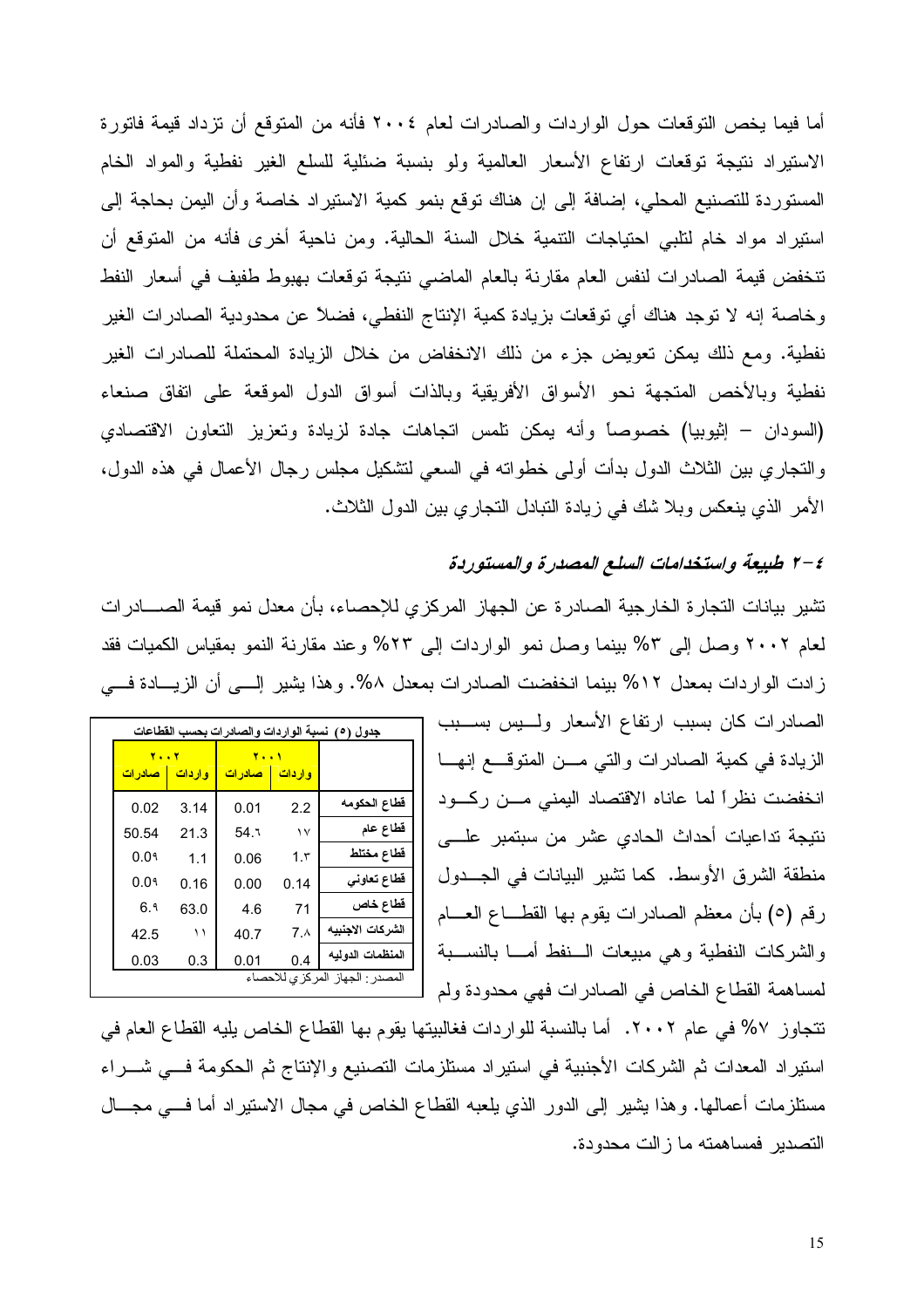من خلال الجدول رقم (٦) يتضح بأن اليمن معتمدة بشكل كبير على تغطيـــة إحتياجاتهــــا مــــن الســــلـع

| جدول (٦) نسبة الواردات والصادرات بحسب الاستخدام<br>وطبيعة المواد (%) |         |      |                 |                 |  |  |  |  |
|----------------------------------------------------------------------|---------|------|-----------------|-----------------|--|--|--|--|
|                                                                      | صادر ات |      | و ار دات        |                 |  |  |  |  |
| 2001                                                                 | 2002    | 2001 | 2002            |                 |  |  |  |  |
| 3                                                                    | 5       | 19   | 18              | استهلاكبة       |  |  |  |  |
| 96                                                                   | 92      | 58   | 56              | و سبطة          |  |  |  |  |
|                                                                      | 2       | 23   | 26              | ر اسمالية       |  |  |  |  |
| 90                                                                   | 91      | 15   | 14              | خام             |  |  |  |  |
| 5                                                                    | 2       | 32   | 29              |                 |  |  |  |  |
|                                                                      |         | 52   | 57              |                 |  |  |  |  |
|                                                                      |         |      | المركزي للاحصاء | المصدر : الجهاز |  |  |  |  |

الاستهلاكية عن طريق إستيراد ٥٥% كمسواد وسسيطة و ٢٦% كمو اد ر أسمالية بليها ١٨% كسلع اِستهلاكية نهائيـــة، في حين اِن ٩٢% من صادراتها هي سلع وسيطة وأهمهـــا النفط بليه الجلود بلبها ٥% كســـلع إســـتهلاكية وغالببيتهـــا خضروات وفواكة وأسماك ثم ٢% كسلع رأسماليه والنسي معظمها هي إعادة تصدير وليست منتجات محليـــة. مـــن

ناحية ثانية يشير نفس الجدول إلا أن ٥٧% من واردات اليمن هي سلع مصنعة يليها ٢٩% سلع نصــف مصنعة إما بالنسبة للمواد الخام فلم تستورد اليمن سوى ١٤% وهذا يشير إلى درجة إعتماد اليمن علـــي السلع المصنعة والنصف مصنعة خارجياً بينما صادراتها من نفس المواد لــم نتجـــاوز ١٠% حيــث أن صادرتها من المواد تصل إلى أكثر من ٩١%.

## ٤–٣ التبادل التجاري بين اليمن ودول العالم

تمثِّل دول مجلس التعاون الخليجي مركز! تجارياً هاماً للصادرات اليمنية الغير نفطية حيث تستقبل ١١% مقارنة بـ ٥١٪ لبقية الدول العربية. أما صادرات اليمن إلى الدول الأسيوية فهي وصـــلت إلـــي ٧٨% والتي هي عبارة عن صادرات النفط الخام مع نسبة ضئيلة من الأسماك. ومن ناحية ثانيــــة تحتـــل دول مجلس النعاون الخليجي المرتبة الأولى في قائمة الكتل النجارية المصدرة إلى اليمن بقيمة تصل إلى ٢٠٣ مليار ريال وبنسبة ٤٠% من إجمالي واردات اليمن نليه مجموعة البلدان الأسيوية غير العربيـــة بقيمـــة ١١٨ مليار ريال وبنسبة ٢٣% ثم المجموعة الاقتصادية الأوربية ٧٠ مليار ريال ونســـبة ١٣,٦% ثـــم مجموعة البلدان الأمريكية بمبلغ ٥٤ مليار ريال ونسبة ١٠,٦% ثم بقية الدول العربية بمبلغ ٢٤ مليـــار ربال ونسبة ٤٫٨ . % .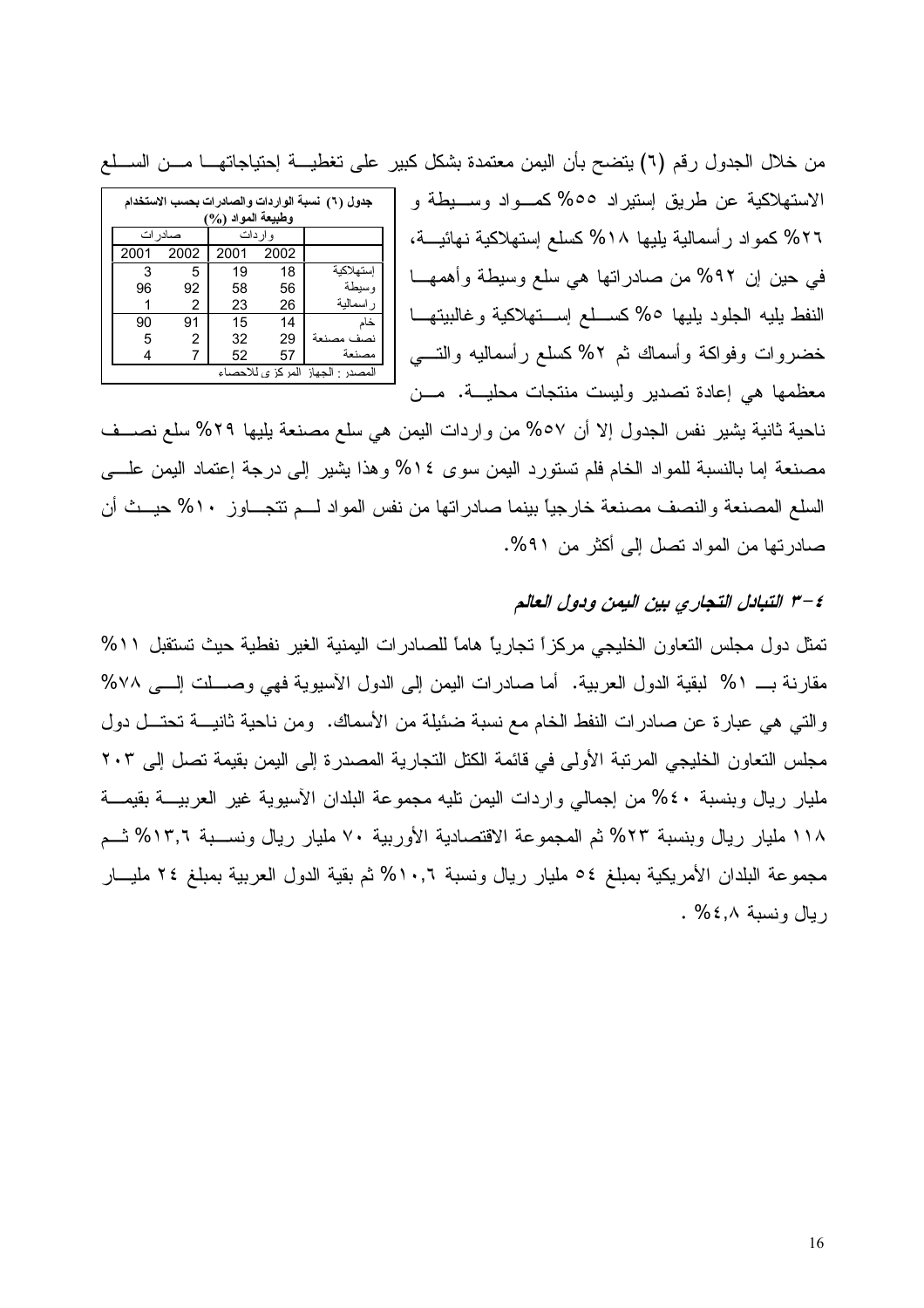وبهذا تبدو أهمية الأسواق الخليجية بالنسبة للصادرات اليمنية من حيث كونها أهم الأســـواق الخارجيــــة استيعابًا للصادرات اليمنية غير النفطية والمتمثلة في المنتجات الزراعية والسمكية على عكس الأسـواق الأسيوية والتبى يمثل النفط الخام السلعة الرئيسية المصدرة إليها وبالنالي فإن الإمكانيات متاحة أمام اليمن

| جدول (٧)  قيمة ونسبة التبادل التجاري بين اليمن ودول العالم<br>لعام ٢٠٠٢ (مليار ريال) |              |     |        |                          |  |  |  |
|--------------------------------------------------------------------------------------|--------------|-----|--------|--------------------------|--|--|--|
| %                                                                                    | صادرات       | %   | واردات |                          |  |  |  |
| 11                                                                                   | 63           | 40  | 203    | مجلس التعاون الخليحى     |  |  |  |
| 3                                                                                    | 16           | 17  | 85     | الامارات العربيه المتحده |  |  |  |
| 3                                                                                    | 16           | 12  | 62     | السعوديه                 |  |  |  |
| 0                                                                                    | $\mathbf{2}$ | 1   | 5      | البحرين                  |  |  |  |
| 1                                                                                    | 3            | 3   | 15     | عمان                     |  |  |  |
| $\theta$                                                                             | 0            | 0   | 0      | قطر                      |  |  |  |
| 4                                                                                    | 25           | 7   | 36     | الكو يت                  |  |  |  |
| 1                                                                                    | 7            | 5   | 24     | بقبة الدول العربية       |  |  |  |
| 78                                                                                   | 460          | 23  | 118    | البلدان الاسبويه         |  |  |  |
| 2                                                                                    | 11           | 1   | 4      | البلدان الافريقيه        |  |  |  |
| 1                                                                                    | 6            | 14  | 70     | الاتحاد الاروبي          |  |  |  |
| 5                                                                                    | 31           | 11  | 54     | البلدان الامريكيه        |  |  |  |
| 5                                                                                    | 31           | 4   | 23     | الو لايات المتحده        |  |  |  |
| 100                                                                                  | 586          | 100 | 513    | الاجمالى العام           |  |  |  |
| المصدر : الجهاز المركز ي للاحصاء                                                     |              |     |        |                          |  |  |  |

لزيادة صادراتها غير النفطية وخاصة إن اليمن نتمتـــع بميزات إنتاجية من الخضر والفواكه طوال العام وكذلك نتمتع بشريط ساحلي يمتد لأكثر من ٢٠٠٠ كم والسذى يزخر بثروة هائلة من الأسماك ولهذا فأنه في حالة تنفيذ ماتم الاتفاق عليه في برنامج الحكومة من حيث تطـوير وتحسين جودة المنتجات المصدرة والاهتمــام بتسوفير الخدمات الأساسية اللازمة لعملية تصدير هذه المنتجات وعلى رأسها نوفير خطوط النقــل المختلفــة (بريـــة \_ بحرية ـــ جوية) اللازمة لنقل هذه المنتجات فإن مستوى لـ الصادرات سينمو بصورة سريعة خلال فنرة وجيزة.

## 0 – الاحتياطيات الخارجية

واصلت الاحتياطيات الخارجية ارتفاعها خلال الفترة يناير – نوفمبر ٢٠٠٣، حيث زادت من ٤,٤ مليار دولار في ديسمبر ٢٠٠٢، إلى ٥ مليار دولار في نوفمبر ٢٠٠٣، مغطية لأكثر من ١٥ شهراً من نكاليف واردات السلع والخدمات. وبرغم إن نسبة نمو معدل الاحتياطي في النصف الأول من عام ٢٠٠٣ كان بطئٍ ومتذبذب بسبب: (١) استخدام جزء من الاحتياطي الأجنبي لتغطية الطلب المنزايد على الدولار في بداية العام وللمحافظة على استقرار أسعار الصرف، (٢) نتاقص عوائد الاحتياطي في البنوك الأجنبية بسبب انخفاض معدل الفائدة عالمياً، إلا أن نسبة نمو الاحتياطي زادت وبصورة ملحوظة في النصف الثاني من عام ٢٠٠٣ حيث زاد من ٤,٦ مليار دولار في يونيو ٢٠٠٣ إلى ٥,١١ مليار في أكتوبر نتيجة ارتفاع أسعار النفط بسبب استمرار عدم الاستقرار السياسي في العراق ومنطقة الشرق الأوسط، إلا أنه شهد انخفاض ملحوظ في شهر نوفمبر الماضي بسبب عجز ميزان المدفوعات الخاص بالواردات الناتجة عن زيادة الطلب على السلع المختلفة المستوردة خلال شهر رمضان والعيد.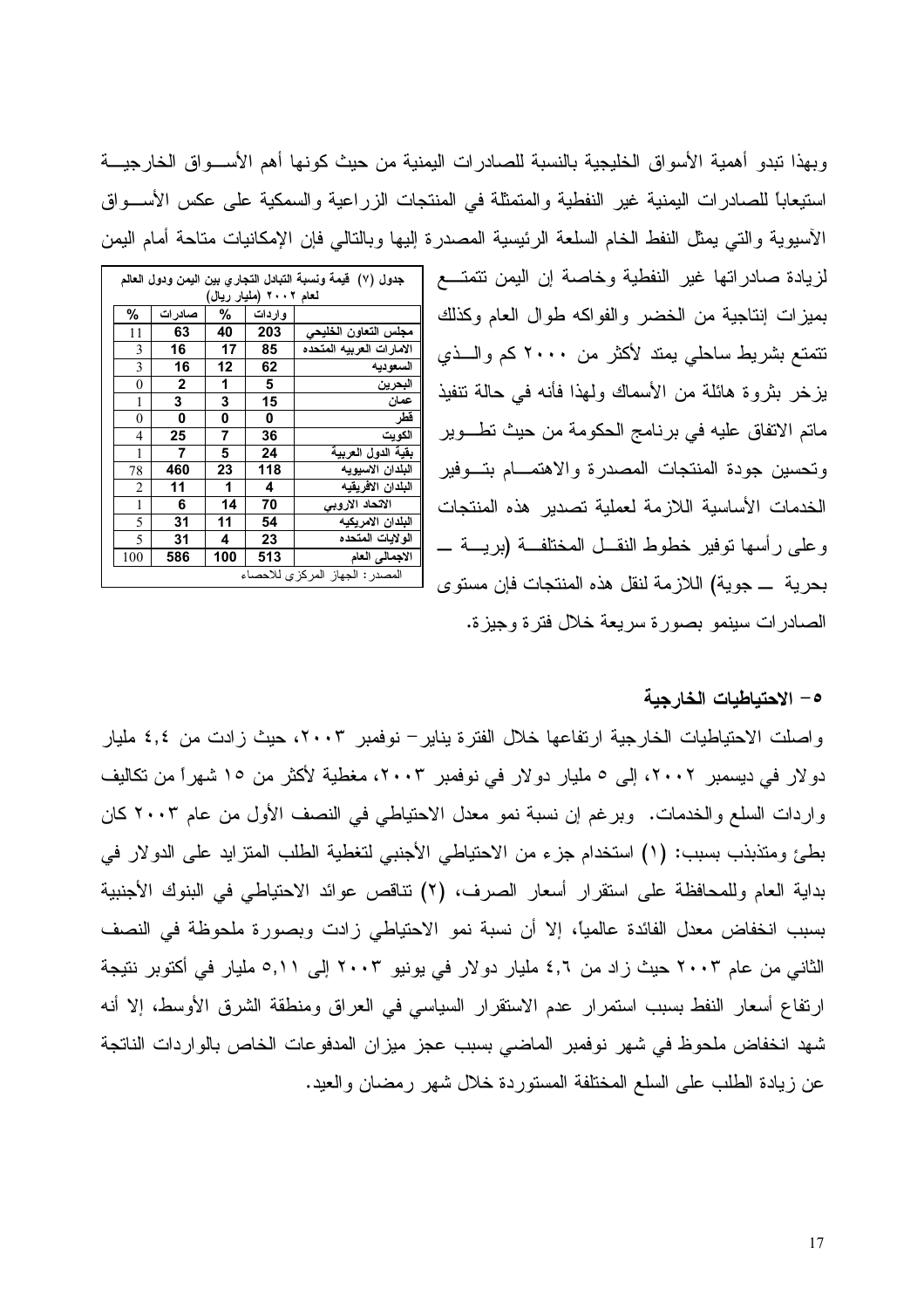ومع أن زيادة الاحتياطـي والمحافظة علية بـهذا المستوى يـعكس قدرة الـحكومة علـي ضبط الإغراءات فـي زيادة الإنفاق العام، ولكن – كما ذكر صندوق النقد الدولمي في تقريرة قبل الأخير – يجب تطوير إدارة الاحتياطي وخاصة إن القيمة المضافة من زيادة الاحتياطي ضئيلة جداً نتيجة انخفاض نسبة الفوائد عليها ولهذا بنصح الصندوق باستغلال هذا الاحتياطي في استثمارات نكون أكثر فائدة اقتصاديا واجتماعيا. ومن المتوقع أن ينخفض مستوى الاحتياطي الخارجي خلال العام القادم نتيجة انخفاض عوائد النفط المتوقعة بسبب انخفاض أسعار ه

٦– الائتمان المحلي

يتكون الائتمان المحلي من صافى الأصول الخارجية وصافى الموقف المالي للقطاعين العام والخاص، وحتى نهاية شهر نوفمبر من عام ٢٠٠٣ وصل حجم الائتمان المحلي إلى ٧٨٦ مليار ريال مقارنة بـــ ٢٦٤,٧ مليار ريال نهاية العام الماضيي ٢٠٠٢، أي أن الائتمان المحلي قد زاد خلال العام ٢٠٠٣ بحوالي ١٢١,٣ مليار ريال. وباستعراض وتحليل مكونات الائتمان المحلي من يناير – نوفمبر ٢٠٠٣، ومن خلال النظر إلى الشكل رقم (٤) يلاحظ أن كل من موقف القطاع الخاص وصافي الأصول ظل يتأرجح بين الصعود والهبوط الطفيف وسجل معدل نمو متواضع يقدر بحوالى ٢% خلال الفترة، أما موقف الحساب الحكومي مع الجهاز المصرفي فقد نراوح بين النمو الطفيف والهبوط الشديد، وسجل منوسط صـافـي حساب الحكومة مـع البنك المركزي نمواً سالباً مقدار ه ٤% خلال نفس الفترة، حيث يبين الشكل



تناقص السابق حساب الحكومة منذ بداية الفصل الأولى وحتى نهاية الفصل الثاني من العام نفسة، وهذا يعود إلى السحو بات تز اید الحكومية الناتجة من تكاليف تغطية الانتخابات النباببة وما صاحبها من زيادة في النفقات الاستثمارية.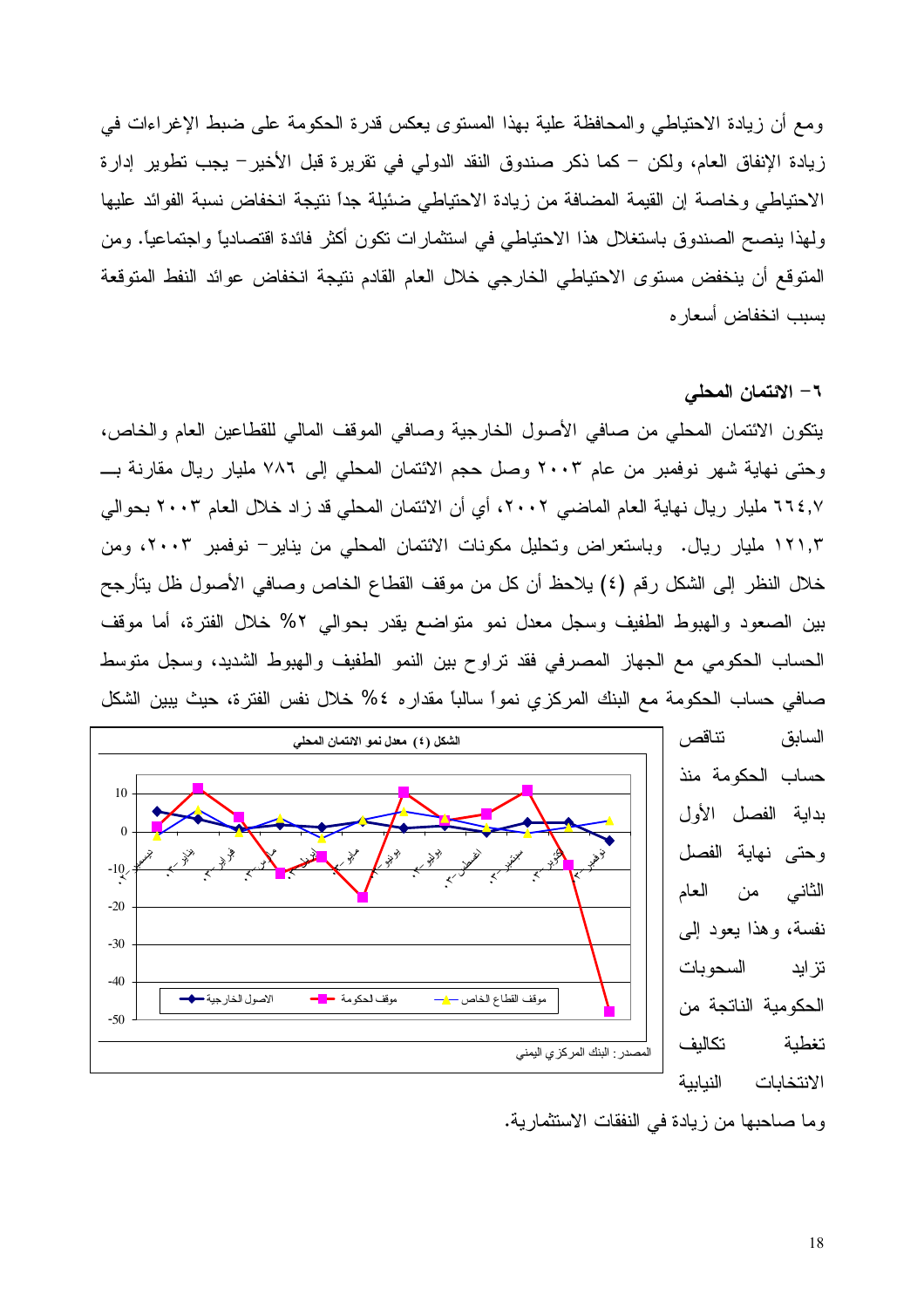من ناحية ثانية يلاحظ أن موقف الحساب الحكومي لدى الجهاز المصرفي بدأ بالنزايد منذ بداية الفصل الثالث وبونيرة عالية، إلا أن ذلك النمو لم يستمر طويلاً إذ عاد موقف الحساب الحكومي إلى النتاقص بشكل در امايتكي منذ بداية الربع الأخير من العام ٢٠٠٣، ويمكن تلخيص أهم الأسباب التي أدت إلى ذلك على النحو التالي:

١– نعود كثير من أجهزة الحكومة على نأخير الصرف حتى نهاية العام،

- ٢– يحرص مسئولي الأجهزة والمؤسسات الحكومية المختلفة في كثير من الأحيان على صرف جميع استحقاقاتها حتى لو لم تكن في الخطة أو لم يتم إنجاز المشروع مستغلين بذلك فرصة المناقله بين الأبواب والتي يصدر بها قرار من وزير المالية،
- ٣– زيادة الندوات وورش العمل والحلقات النقاشية التي غالبًا ما تكثر في الربع الأخير من كل عام حيث تقيمها الأجهزة والمؤسسات الحكومية المختلفة، الأمر الذي يتطلب الإنفاق لتغطية هذه الفعاليات.

مما لاشك فيه بأن زيادة الائتمان المحلي سواءً الحكومي أو الخاص ساهم بصورة كبيرة في زيادة معدل نمو العرض النقدي فهناك علاقة طردية بين المتغيرين خلال الفترة القليلة الماضية فقد زاد معدل نمو ائتمان القطاع الخاص من ١٥% في مايو ٢٠٠٣ إلى ٢٧% في أكتوبر قبل أن ينخفض إلى ٢٤% في نوفمبر . وهذه الزيادة تعكس زيادة حركة نشاط القطاع الخاص استعداداً لموسمي رمضان والعيد.

#### ٧ – التطور ات النقدبة

واصلت معدلات العرض النقدي بمفهومها الضبق والواسع نموهما بمنوسط مقداره ٢١% و ١٧%، على التوالي، خلال الفترة من يناير إلى نوفمبر ٢٠٠٣. وبرغم استقرار معدل نمو العرض النقدي العريض عند متوسط ٢٠%، إلا انه شهد تقلبات، حيث انخفض من ٢١% في ديسمبر ٢٠٠٢ إلى ١٧% في فبراير ٢٠٠٣، ثم باشر في الارتفاع إلى ٢١,٣% في أبريل نتيجة الزيادة في النفقات العامة وكذلك الخاصة استجابة لمنطلبات الانتخابات النيابية، وما أن انتهت الانتخابات حتى عاود في الانخفاض إلى ١٨,٩% في مايو ، ثم تأرجح بين الصعود والهبوط عند متوسط ٢٠% حتى شهر سبتمبر قبل أن يتصاعد بصورة سريعة حيث وصل إلى ٢٢,٨% في شهر نوفمبر ٢٠٠٣ وذلك استجابة للزيادة في النفقات الحكومية والتي عادة ما تحدث مع نهاية كل عام مالي نتيجة صرف الحكومة ما عليها من مستحقات.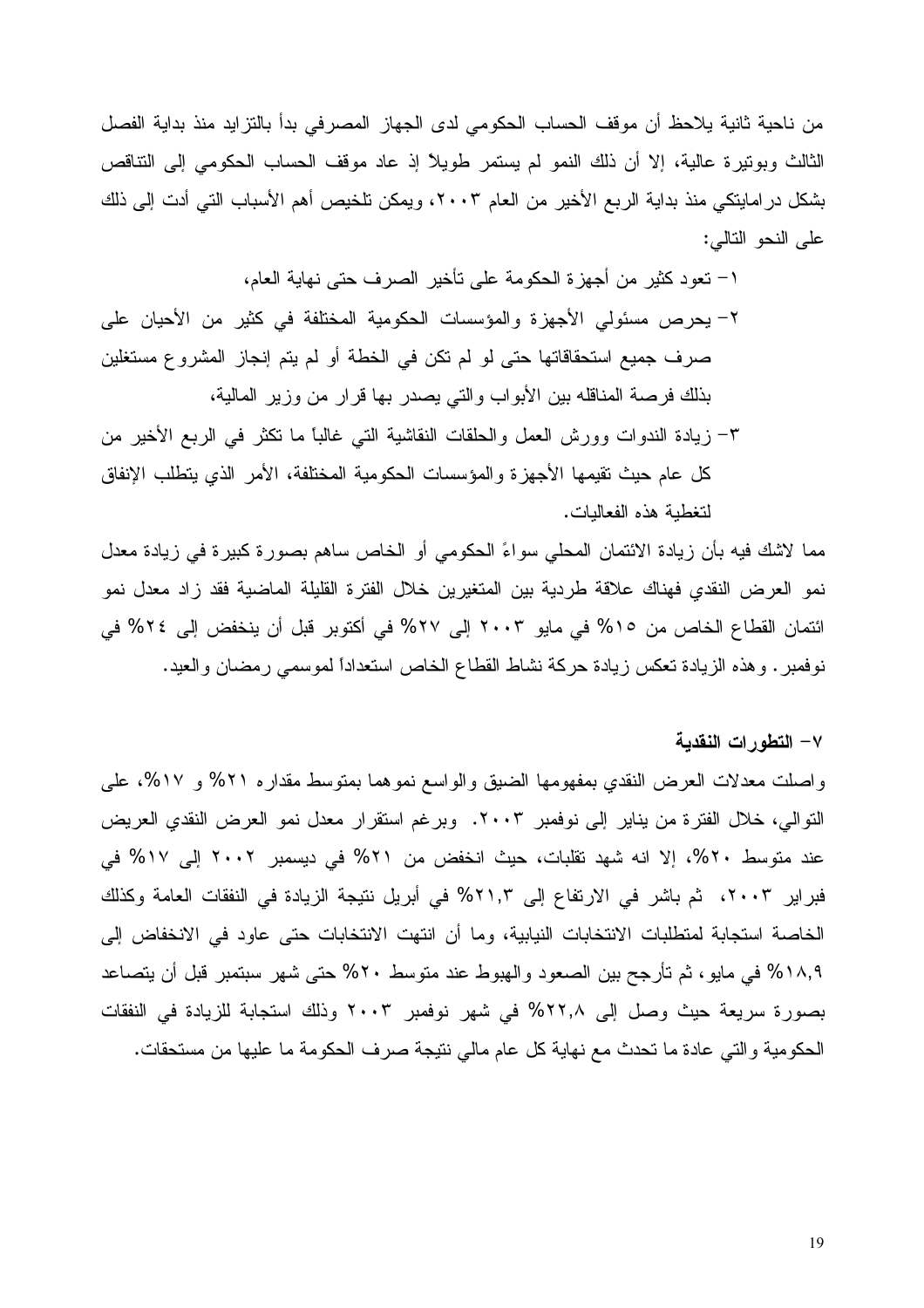أما بالنسبة لمعدل نمو النقود الضبقة، فقد كانت أكثر نذبذباً من العرض النقدي العريض وشبه النقود، حيث كان هذا المعدل في ديسمبر ٢٠٠٢ يساوي ٨,٤%، ثم أنخفض بعد ذلك إلى ٤,٣% في فبراير ٢٠٠٣، ثم أزداد بصورة تدريجية وسريعة إلى أن وصل إلى ٢٠% في يوليو وأستقر عند ذلك حتى وصل إلى 1,٨٪ % في شهر نوفمبر ٢٠٠٣. أما شبة النقود فقد كانت في البداية مرتفعة عند ٢٩% في شهر بناير ٢٠٠٣ ثم شهدت انخفاضاً معقوٍ لا حتى وصلت إلى ١٩٫٧% في أغسطس ٍ قبل أن تعاود في الارتفاع حتى وصلت إلى ٢٣,٦ في شهر نوفمبر ٢٠٠٣ وهذا يعكس التحول من النقد المحلي إلى النقد





أما بالنسبة لأثر نمو العرض على معدل النضخم فكما ذكر صندوق النقد الدولي في نقريره الأخير بأنه وفي ظل توقعات نمو القطاعات الغير نفطية في عام ٢٠٠٤ بأكثر من ٤,٥% فعلى البنك المركزي التحكم في العرض النقدي عند ٥١١٪ بنهاية العام الحالي وذلك حتى يتم تحقيق معدل تضخم بأقل من ١٠%. ولكن أثبتت النجارب الماضية بأن هناك عوائق أمام البنك المركزي لخفض معدل العرض النقدي وأهمها عدم استقرار الطلب على النقود وكذلك عدم كفاية إصدارات أذون الخزانة بسبب نردد وزارة المالية والبنك المركزي في إصدار شهادات الإيداع بسبب ندني موقف ميزانية البنك المركزي.

٨– أسعار الفائدة احتفظت أسعار الفائدة على المدخرات (لمدة ٣ اشهر و ٦ اشهر وسنة واحدة) وكذلك الودائع، بنفس النسبة ١٣% منذ شهر يوليو ٢٠٠٠، ومع ذلك فقد ارتفعت نسبة الفوائد على الإقراض قليلا وأخذت تتراوح ما بين ١٥ % إلى ٢١% منذ شهر أكتوبر ٢٠٠٢، وازدادت سعر سندات الخزينة بنسبة متواضعة في شهر نوفمبر ٢٠٠٣.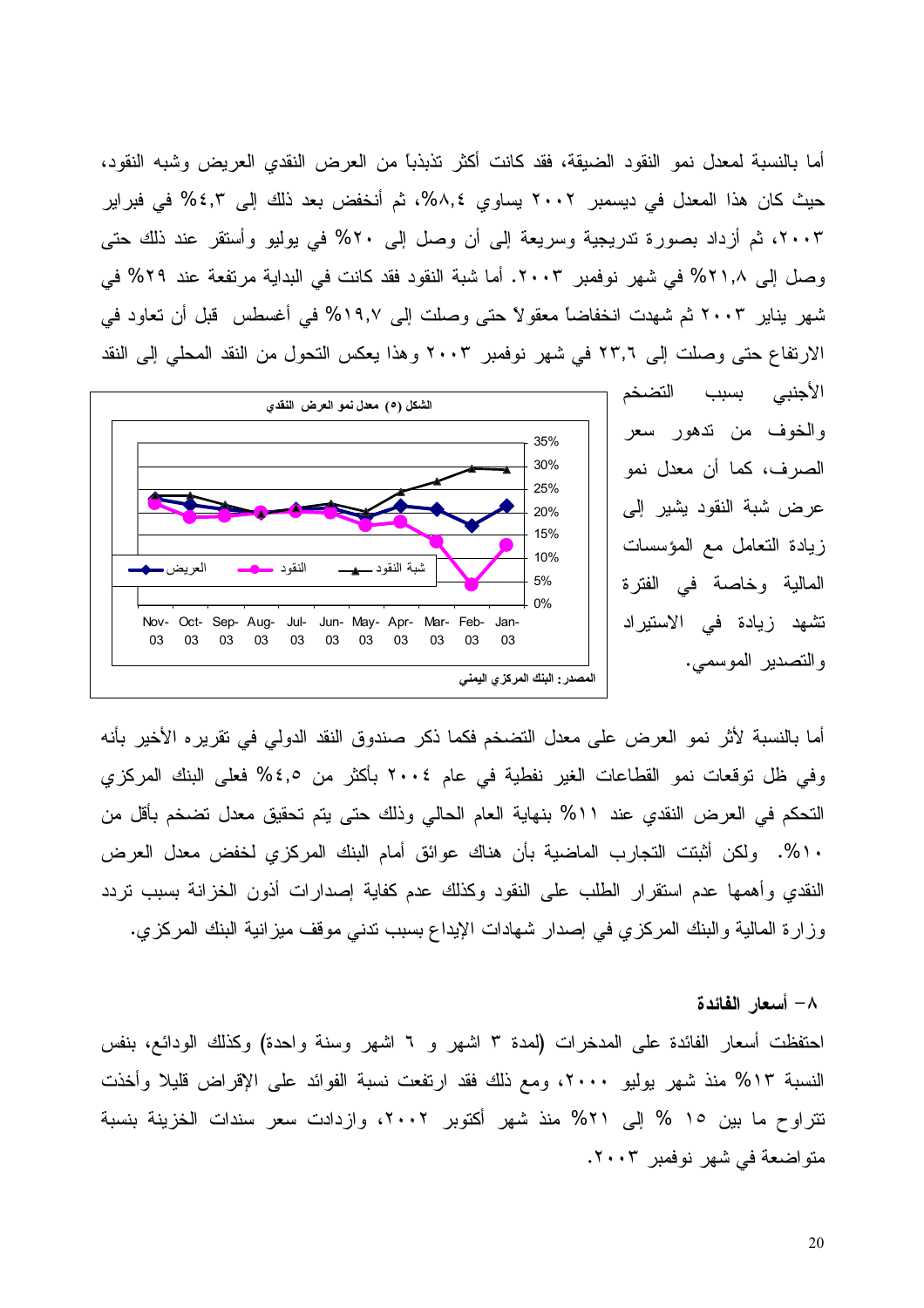وقليل ما يُستخدم سعر الفائدة في التحكم في معدل العرض النقدي وبالتالي في خفض معدل التضخم بسبب خوف البنك المركزي من أن أي زيادة في أسعار الفوائد في الوقت الحاضر ستربك عملية أو حركة الاستثمار وبالتالي معدل النمو الاقتصادي. فبينما ينصح صندوق النقد الدولي بتحريك أسعار الفوائد إلى أعلى لتشجيع امتصاص السبوله النقدية لتخفيف العبء على نمو العرض النقدي برى إقتصاديون محليون بأن المستوى الحالي لأسعار فوائد الاقتراض مرتفعة الأمر الذي سيؤدي على عزوف القطاع الخاص عن الاقتراض. ولهذا فعلى البنك المركزي در اسة إمكانية إعادة هيكلة أسعار فوائد شهادات الإيداع بدلاً من نظام الفوائد الحالية نظراً لعدم فعاليتها في التحكم في العرض النقدي. كما إن عليه دراسة إمكانية زيادة الفوائد بصورة تجعل من قيمة الفوائد الحقيقة عند مستويات معقولة. ومن ناحية ثانية يتوقع كثير من الاقتصاديين بأن يواصل البنك المركزي نرك أسعار الفائدة كما هي عليه دون نغيير برغم الحاجة إلى تحجيم العرض النقدي.

#### ٩- سعر الصرف

شهد الريال ندهوراً حاداً مقابل الدولار في بداية العام الحالي ٢٠٠٣، حيث انخفضت قيمته من ١٧٨,٢ ريال لكل دو لار في بداية يناير إلى ١٨٤,٨ ريال في منتصف يناير ، لكنه استقر مع نهاية شهر يناير عند ١٨١,٧٤ ريال لكل دولار بعد ندخل البنك المركزي بنزويد السوق بالنقد الأجنبي، ثم واصل انخفاضه تدريجياً حتى وصل في نهاية نوفمبر ٢٠٠٣ إلى ١٨٤ ريال لكل دولار. ومن المتوقع انخفاض قيمة الريال للسنة كلها مقابل الدولار الأمريكي بنسبة ٥%.

سجل الريال انخفاضا طفيفا مقابل الدولار بسبب زيادة الطلب على الدولار استعدادا لموسم الحج وطلبات السوق لعيد الأضحى المبارك. ويرى كثير من المحللون بأن البنك المركزي يعمل على دعم الريال بصورة دائمة وهذا سبب المحافظة على الإنخفاض الطفيف من ذلك وهذا بحد ذاته عامل إيجابي حيث أن التدخل في سعر الصرف مطلوب لحفظ التوازن من الصدمات الخارجية خاصة وإن اليمن تتمتع بحرية سعر صرف مفتوحة بشكل كلي،

كما إن كثير من المراقبين الاقتصاديون يرون بأن يتراجع الريال أمام الدولار واليورو بسبب ندهور الدولار أمام اليورو وبسبب التوقعات في انخفاض أسعار النفط، ولهذا نتوقع بأن يتدخل البنك المركزي من فترة لأخرى في سوق أسعار الصرف للحد من النذبذب الكبير والمفاجئ خاصة وإن استجابة معدل التضخم للتغيرات في معدل سعر الصرف غير متماثل ومتناسق حيث نتأثر الأسعار بصورة كبيرة بتدهور قيمة الريال بينما لم تتحرك كثيراً عند نزايد القوة الشرائية للريال. ولـهذا ينصـح بأن يعزز البنك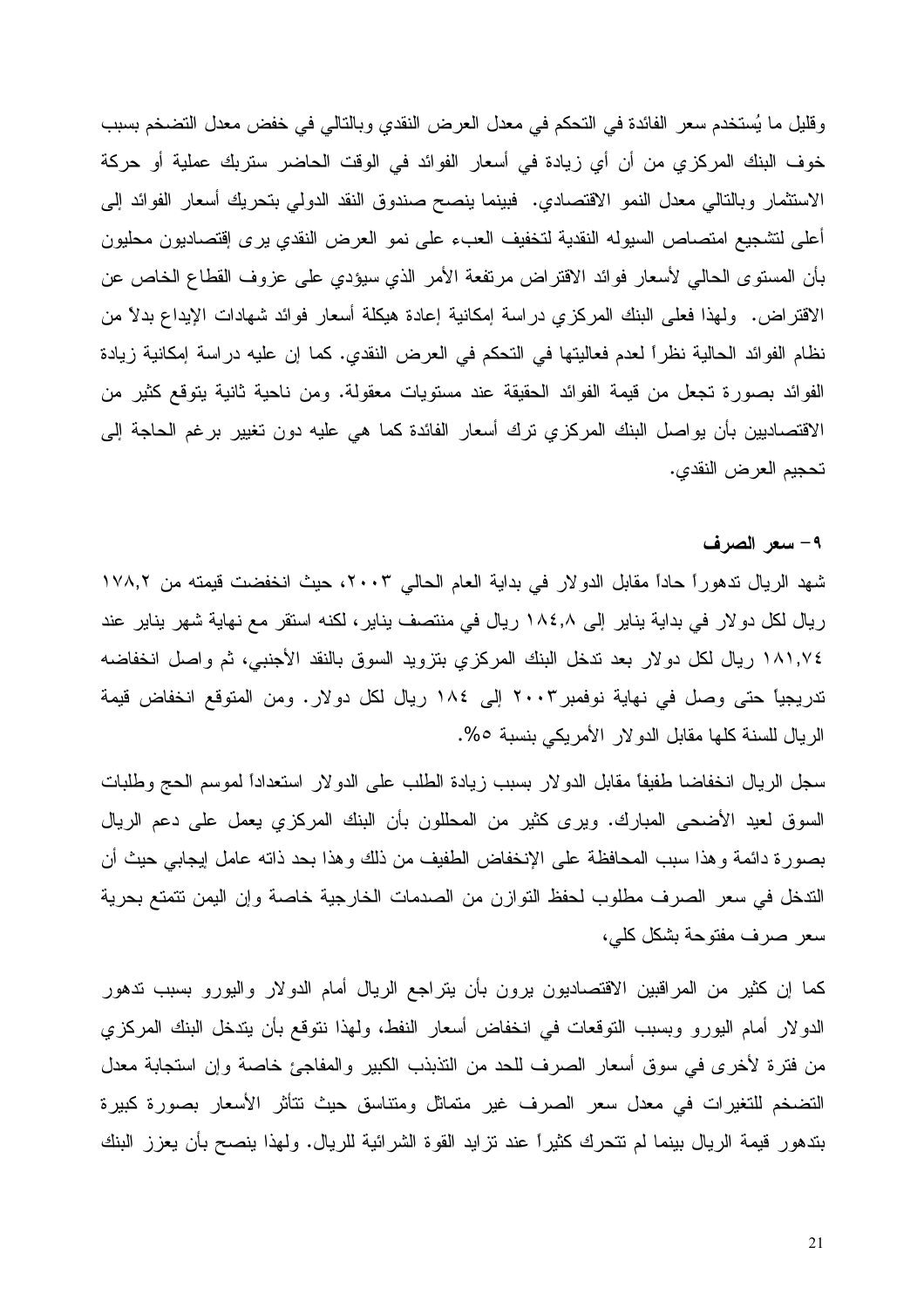المركزي من قدرته في استخدام أداة أسعار الفوائد في المحافظة على استقرار العرض النقدي عند حدوده الأمنة.

### ١٠ – حصة الحكومة من إنتاج النفط

بسبب ارتفاع متوسط سعر برميل النفط منذ بداية النصف الثاني من العام الماضي ٢٠٠٣، فقد وصلت

| قيمة الصـادرات النفطية أكثر من ١,٦                                                                                                                                                                                                |
|-----------------------------------------------------------------------------------------------------------------------------------------------------------------------------------------------------------------------------------|
| مليار دولار للفترة يناير <sup>_</sup> نوفمبر                                                                                                                                                                                      |
| ۲۰۰۳، مقارنة بـــ ۱٫٤ مليار دولار                                                                                                                                                                                                 |
| .<br>لنفس الفترة في عام ٢ <b>٠٠</b> ٢، برغم                                                                                                                                                                                       |
| انخفاض كمية الصادرات على حساب                                                                                                                                                                                                     |
| الزيادة في الاستهلاك المحلي، فقد كان                                                                                                                                                                                              |
| متوسط سعر برميل النفط اليمني                                                                                                                                                                                                      |
| المصدر خلال الفترة يناير-نوفمبر                                                                                                                                                                                                   |
| ۲۰۰۳، هو۲۰٫۷   دولار  مقارنة بـــ                                                                                                                                                                                                 |
| $\mathbf{r}$ , and the contribution of the contribution of the contribution of the contribution of the contribution of the contribution of the contribution of the contribution of the contribution of the contribution of the co |

| حصة الحكومة من إنتاج النفط<br>جدول (۸)<br>حصة الحكومة (مليون برميل) |             |           |           |                                      |  |  |
|---------------------------------------------------------------------|-------------|-----------|-----------|--------------------------------------|--|--|
|                                                                     |             |           |           |                                      |  |  |
|                                                                     | الصادرات    |           |           |                                      |  |  |
|                                                                     | مليون دولار | الاستهلاك | الصادر ات |                                      |  |  |
| منوسط سعر البرميل                                                   |             | المحلى    |           |                                      |  |  |
| 16.9                                                                | 778         | 24.4      | 45.9      | 1995                                 |  |  |
| 20.4                                                                | 958         | 28.8      | 47        | 1996                                 |  |  |
| 18.4                                                                | 1012        | 27.2      | 54.9      | 1997                                 |  |  |
| 11.5                                                                | 471         | 30.5      | 41        | 1998                                 |  |  |
| 18.7                                                                | 993         | 30.4      | 53.2      | 1999                                 |  |  |
| 27.4                                                                | 1969        | 31.1      | 71.9      | 2000                                 |  |  |
| 23.1                                                                | 1585        | 30        | 68.7      | 2001                                 |  |  |
| 24.6                                                                | 1600        | 26.2      | 65.1      | 2002                                 |  |  |
|                                                                     | 1439.87     | 23.79     | 59.51     | يناير خو فمير                        |  |  |
| ۲٤.۲                                                                |             |           |           | $(1 \cdot \cdot 1)$                  |  |  |
| 27.74                                                               | 1620.62     | 25.14     | 58.43     | يناير خو فمير<br>$(7 \cdot \cdot 7)$ |  |  |
|                                                                     |             |           |           | المصدر : البنك المركز ي              |  |  |

٢٤,٢ دولار في نفس الفترة ٢٠٠٢. كما إن حصة الحكومة زادت بصورة طفيفة من ٨٣,٣ مليون برميل للفترة يناير –نوفمبر ٢٠٠٢ إلى ٨٣,٥٧ مليون برميل للفترة يناير –يوليو ٢٠٠٣. ومن المتوقع أن تزداد قيمة صادرات النفط الخام بنهاية الربع الأول من عام ٢٠٠٤ نظراً لاستقرار أسعار النفط عند معدلات مرتفعة.

1 ١ – الدين العام الخارجي والمحلي وصل حجم الدين الخارجي إلى ٥٫٢ مليار دولار بنهاية سبتمبر ٢٠٠٣ بحسب النشره الإحصائية لوزارة المالية والتي نساوي نقريبًا ٤٩% من الناتج المحلي. كما إن إجمالي مدفوعات الفوائد وصلت ٢٦,٦٣ مليار ريال للفترة يناير – نوفمبر ٢٠٠٣، مقارنة بــــ ٣٠ مليار عن ما خطط له في الموازنة.

أما بالنسبة لحجم الدين المحلي لعام ٢٠٠٣، والمنمثل أساساً في صافي موقف الحكومة مع الجهاز المصرفي فقد انخفض من فائض لدى البنك المركزي بما يساوي ٦٩٫٨ مليار ريال في نهاية عام ٢٠٠٢ إلى صافى حساب بالسالب 0۳٫۸٥ مليار ريال في نوفمبر ٢٠٠٣. وهذا الانخفاض الشديد كان نتيجة السحب الزائد في النفقات العامة لتغطية تكاليف الانتخابات وتكاليف الدعم الإضافي إضافة إلى التزامات مالية لشراء معدات عسكرية ضرورية لمحاربة الإرهاب. كما إن معظم مصادر مديونية الحكومة المحلية